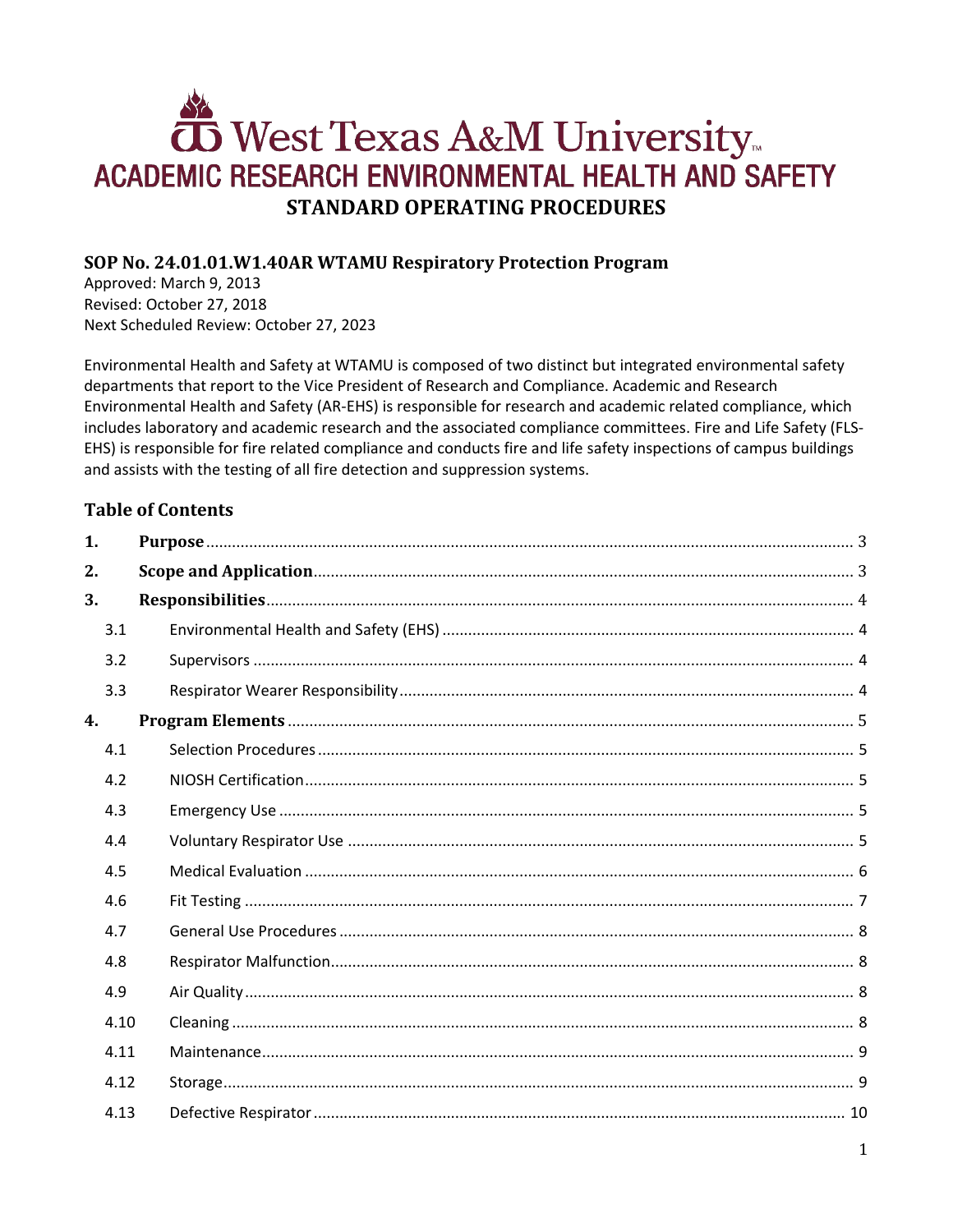| 5.             |  |  |
|----------------|--|--|
| 6.             |  |  |
| 7 <sub>1</sub> |  |  |
|                |  |  |
|                |  |  |
|                |  |  |
|                |  |  |
|                |  |  |
|                |  |  |
|                |  |  |
|                |  |  |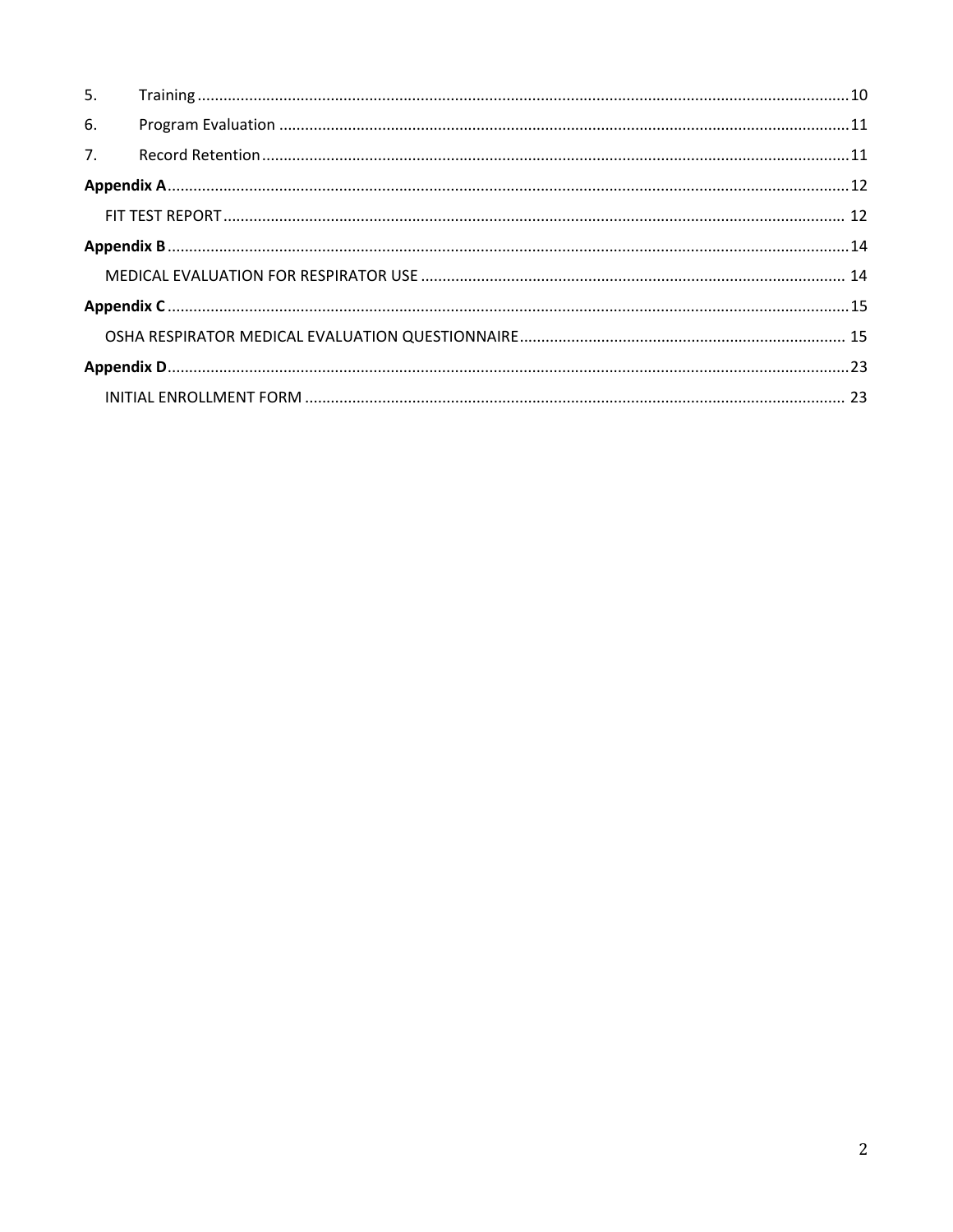# <span id="page-2-0"></span>**1. Purpose**

The purpose of this program is to ensure that all West Texas A&M University (WTAMU) employees and students are protected from exposure to respiratory hazards, such as chemical vapors, certain biohazards, asbestos, and other particulates.

Control banding (CB) will be used to guide the assessment and management of workplace risks. It is a generic technique that determines a control measure (for example dilution ventilation, engineering controls, containment, etc.) based on a range or "band" of hazards (such as skin/eye irritant, very toxic, carcinogenic, etc.) and exposures (small, medium, large exposure). Controls, such as ventilation and substitution of less toxic materials, are the first line of defense at WTAMU; however, controls are not always feasible for some of the operations, or do not always completely control the identified hazards. In these situations, respirators and other protective equipment must be used. Respirators are also needed to protect employee health during emergencies. The work activities requiring respirator use at WTAMU are outlined in Table 1 in the Scope and Application section of this program.

In addition, if an employee or student expresses a desire to wear respirators during certain operations that do not require respiratory protection; WTAMU will review each of these requests on a case-by case basis. As outlined in the Scope and Application section of this program, voluntary respirator use is subject to certain requirements of this program.

# <span id="page-2-1"></span>**2. Scope and Application**

This program applies to all employees who are required to wear respirators during normal work operations, and during some non-routine or emergency operations such as a spill of a hazardous substance. This includes employees in the Environmental Safety Office, Spill Response Team, and faculty, staff, and students involved in certain research activities. All employees working in these areas and engaged in certain processes or tasks (as outlined in Table 1) must be enrolled in the WTAMU respiratory protection program. It also includes students who are participating in activities where respirator work is deemed necessary as per the standards set forth in this SOP.

| <b>Work Process</b>     | <b>Type of Respirator</b>                                                             |
|-------------------------|---------------------------------------------------------------------------------------|
| <b>Chemical Hazards</b> | Full-face Air-purifying Respirator (APR) or half-face (APR)                           |
| <b>Biohazards</b>       | N95 disposable or N99 disposable Powered Air-purifying Respirator (PAPR) with<br>hood |
| Asbestos Management     | Half-face APR, full-face APR, or PAPR                                                 |
| Pesticide Application   | PAPR or half-face APR                                                                 |
| Emergency response      | Half-face APR, full-face APR, Self-Contained Breathing Apparatus (SCBA), or PAPR      |

**Table 1. Work activities that require respirator protection. For more details, please contact EHS at (806) 651- 2270 or [ar-ehs@wtamu.edu.](mailto:ar-ehs@wtamu.edu)**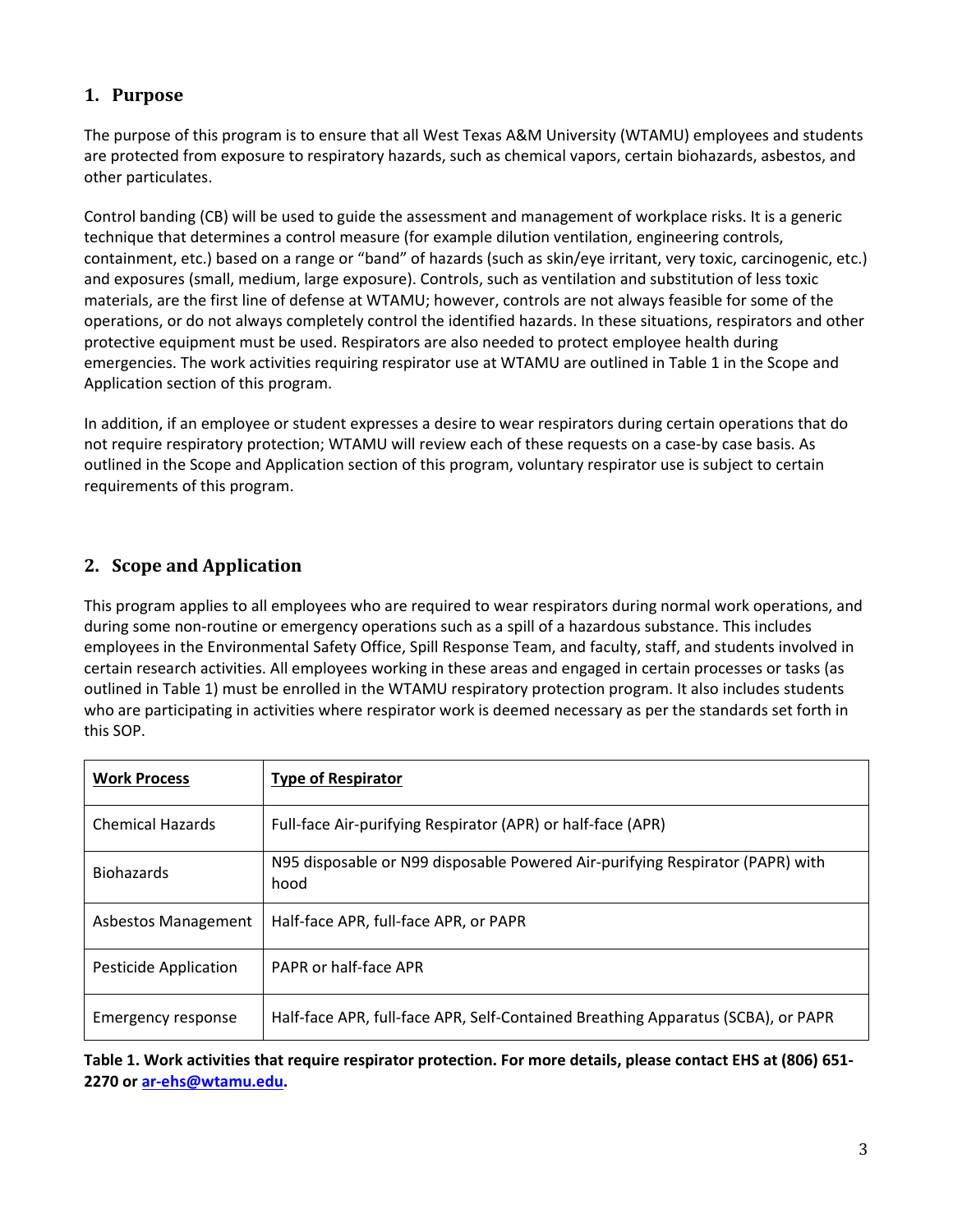## <span id="page-3-0"></span>**3. Responsibilities**

#### <span id="page-3-1"></span>3.1 Environmental Health and Safety (EHS)

EHS is responsible for administering the respiratory protection program. Duties include:

- $\triangleright$  Identifying work areas, processes, or tasks that require workers to wear respirators;
- $\triangleright$  Evaluating hazards;
- $\triangleright$  Selection of respiratory protection options;
- $\triangleright$  Monitoring respirator use to ensure that respirators are used in accordance with their certifications;
- $\triangleright$  Arranging for and/or conducting training;
- $\triangleright$  Ensuring proper storage and maintenance of respiratory protection equipment;
- $\triangleright$  Conducting/supervising qualitative fit testing;
- $\triangleright$  Administering the medical surveillance program;
- $\triangleright$  Maintaining records required by the program;
- $\triangleright$  Evaluating the program; and
- $\triangleright$  Updating the written program, as needed.

#### <span id="page-3-2"></span>3.2 Supervisors

Supervisors, including laboratory PI's, are responsible for ensuring that the respiratory protection program is implemented in their particular areas. In addition to being knowledgeable about the program requirements for their own protection, supervisors must also ensure that the program is understood and followed by the employees or students under their charge. Duties of the supervisor include:

- $\triangleright$  Ensuring that employees or students under their supervision (including new hires) have received appropriate training, fit testing, and an annual medical evaluation;
- $\triangleright$  Ensuring the availability of appropriate respirators and accessories;
- $\triangleright$  Enforcing the proper use of respiratory protection when necessary;
- $\triangleright$  Ensuring that respirators are properly cleaned, maintained, and stored according to the respiratory protection plan;
- $\triangleright$  Ensuring that respirators fit well and do not cause discomfort;
- $\triangleright$  Continually monitoring work areas and operations to identify respiratory hazards; and
- $\triangleright$  Coordinating with EHS on how to address respiratory hazards or other concerns regarding the program.

#### <span id="page-3-3"></span>3.3 Respirator Wearer Responsibility

Each employee or student has the responsibility to wear his or her respirator when and where required and in the manner in which they were trained. He or she must also:

Only wear the respirator for the conditions specified in the fit test report (**AppendixA**);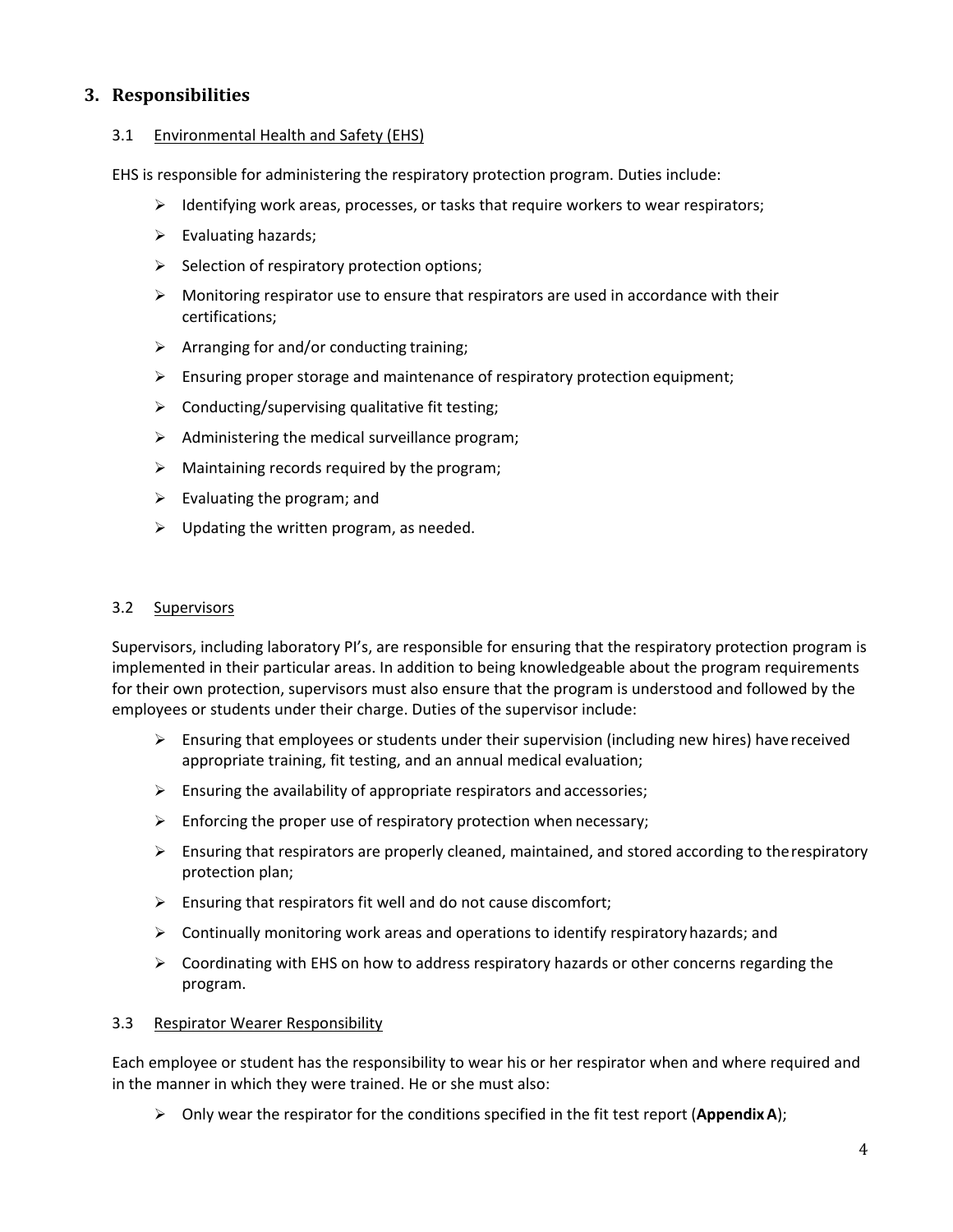- $\triangleright$  Care for and maintain their respirators as instructed, and store them in a clean, sanitary location;
- $\triangleright$  Inform their supervisor if the respirator no longer fits well, and request a new one that fits properly; and
- $\triangleright$  Inform their supervisor or EHS of any respiratory hazards that they feel are not adequately addressed in the workplace and of any other concerns that they have regarding theprogram.

## <span id="page-4-0"></span>**4. Program Elements**

#### <span id="page-4-1"></span>4.1 Selection Procedures

EHS will select respirators to be used on site, based on the hazards to which workers are exposed. EHS will conduct a hazard evaluation for each operation, process, or work area where airborne contaminants may be present in routine operations or during an emergency. The hazard evaluation will include:

- $\triangleright$  Identification and development of a list of hazardous substances used in the workplace, by department, and/or in work processes; and
- $\triangleright$  Review work processes to determine where potential exposures to these hazardous substances may occur. This review shall be conducted by surveying the workplace, reviewing process records, and talking with employees and supervisors.

The hazard evaluation may include exposure monitoring to quantify potential hazardous exposures. Monitoring will be performed by EHS staff when needed.

#### <span id="page-4-2"></span>4.2 NIOSH Certification

All respirators must be certified by the National Institute for Occupational Safety and Health (NIOSH) and shall be used in accordance with the terms of that certification. Also, all filters, cartridges, and canisters must be labeled with the appropriate NIOSH approval label. The label must not be removed or defaced while it is in use.

#### <span id="page-4-3"></span>4.3 Emergency Use

Supplied air and air purifying respirators will be used depending on the emergency. Appropriate respiratory protection will be selected by EHS and the supervisor.

#### <span id="page-4-4"></span>4.4 Voluntary Respirator Use

EHS will authorize the use of respiratory protective equipment at WTAMU on a case-by case basis, depending on specific workplace conditions. If voluntary use occurs, please contact EHS for training regarding the selection and use of respiratory protection. **Note:** Voluntary use falls outside the scope and applicability of WTAMU's respiratory protection procedure. Training will be provided to educate students, faculty, staff, and visitors and monitoring may be required to ensure safe working conditions. In addition, anyone voluntarily wearing a respirator must abide by the following: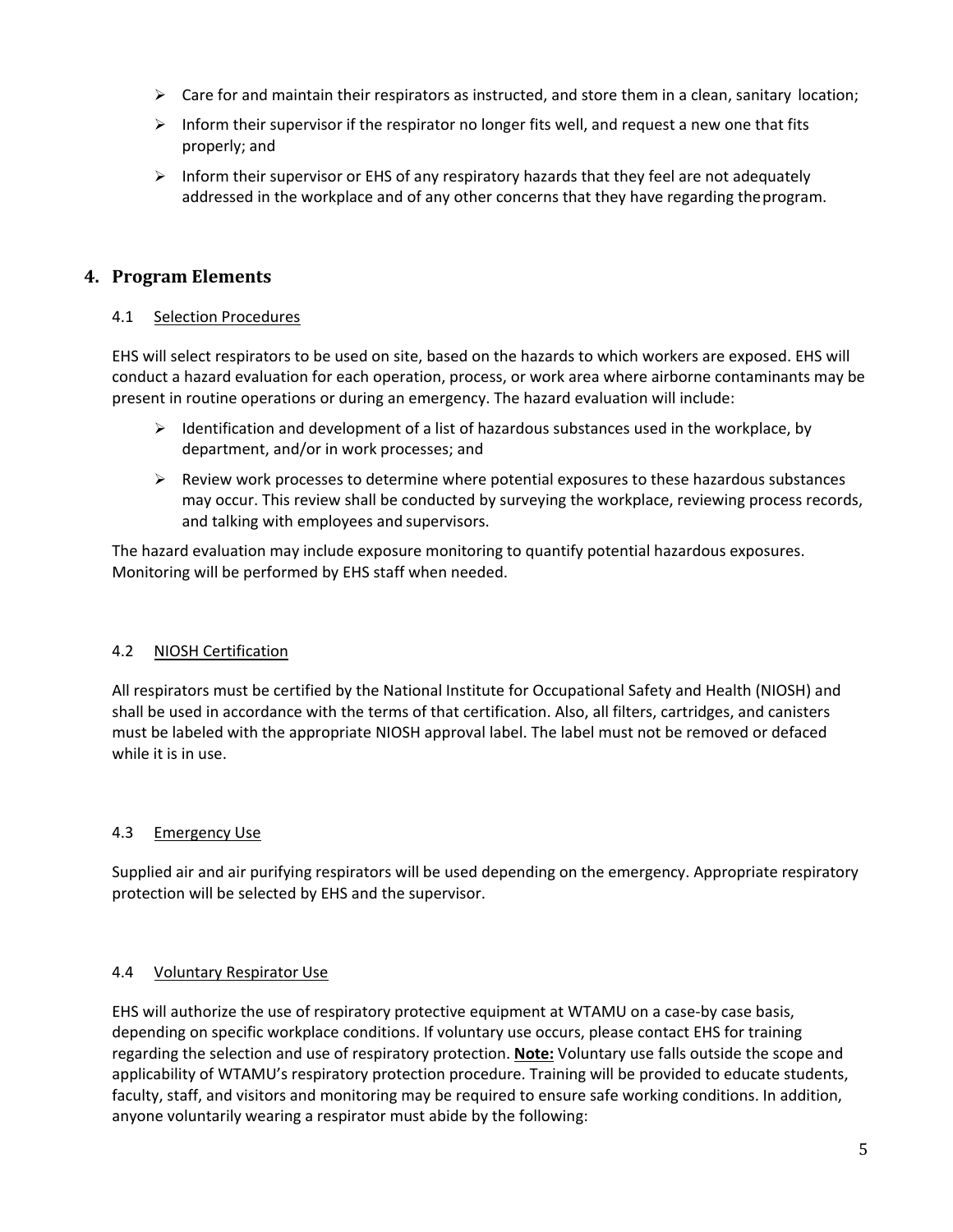- $\triangleright$  Read and follow manufacturer instructions provided with the respirator (use, care, storage, and limitations);
- $\triangleright$  Ensure the respirator is certified by NIOSH;
- $\triangleright$  Manage your respirator so that others do not use your respirator and you don't use someone else's respirator; and
- $\triangleright$  Ensure the respirator is selected for the specific hazard and the concentrations encountered.

WTAMU employees who voluntarily wear a respirator must undergo medical evaluation. Students (unpaid) will be strongly encouraged to seek medical evaluation. Visitors will be required to demonstrate their understanding of respiratory protection regarding regulations, selection, and use of respiratory protection. Additionally, visitors must provide documentation verifying completion of medical evaluation.

#### <span id="page-5-0"></span>4.5 Medical Evaluation

Employees or students who are required to wear respirators must pass a medical exam before being permitted to wear a respirator on the job or in the associated laboratory or research environment. Employees or students are not permitted to wear respirators until a physician has determined that they are medically able to do so. Any employee or student refusing the medical evaluation will not be allowed to work in an area requiring respirator use.

Medical evaluations are provided by a physician, Student Medical Services (Students only), or other licensed healthcare professionals. The form in **Appendix D**: Initial Enrollment must be completed by EHS. Contact EHS for recommendations.

Licensed physicians, Student Medical Services, or an occupational healthcare provider may provide the evaluation. Medical evaluation procedures are as follows:

- The medical evaluation will be conducted using the questionnaire provided in **[Appendix C](http://www.osha.gov/pls/oshaweb/owadisp.show_document?p_table=STANDARDS&p_id=9783)** of the respiratory protection standard. EHS will provide a copy of thisquestionnaire and the Initial Enrollment Form to all employees requiring medical evaluations.
- $\triangleright$  To the extent feasible, WTAMU will assist employees who are unable to read the questionnaire (by providing help in reading the questionnaire). When this is not possible, the employee will be sent directly to the medical practitioner for medical evaluation.
- $\triangleright$  All affected employees will be given a copy of the medical questionnaire to fill out and they will bring the completed questionnaire to the medical practitioner. Employees will be permitted to fill out the questionnaire on university time.
- $\triangleright$  Follow-up medical exams will be granted to employees as required by the standard, and/or as deemed necessary by the medical practitioner.
- $\triangleright$  All employees will be granted the opportunity to speak with the medical practitioner about their medical evaluation, if they so request.

The Program Administrator will provide the physician with a copy of this Respirator Program. In addition the following is provided for each employee in a letter requesting medical evaluation (**Appendix B**):

#### **Medical Evaluation Memorandum**

 $\triangleright$  A summary of the employee's exposure to a hazardous substance;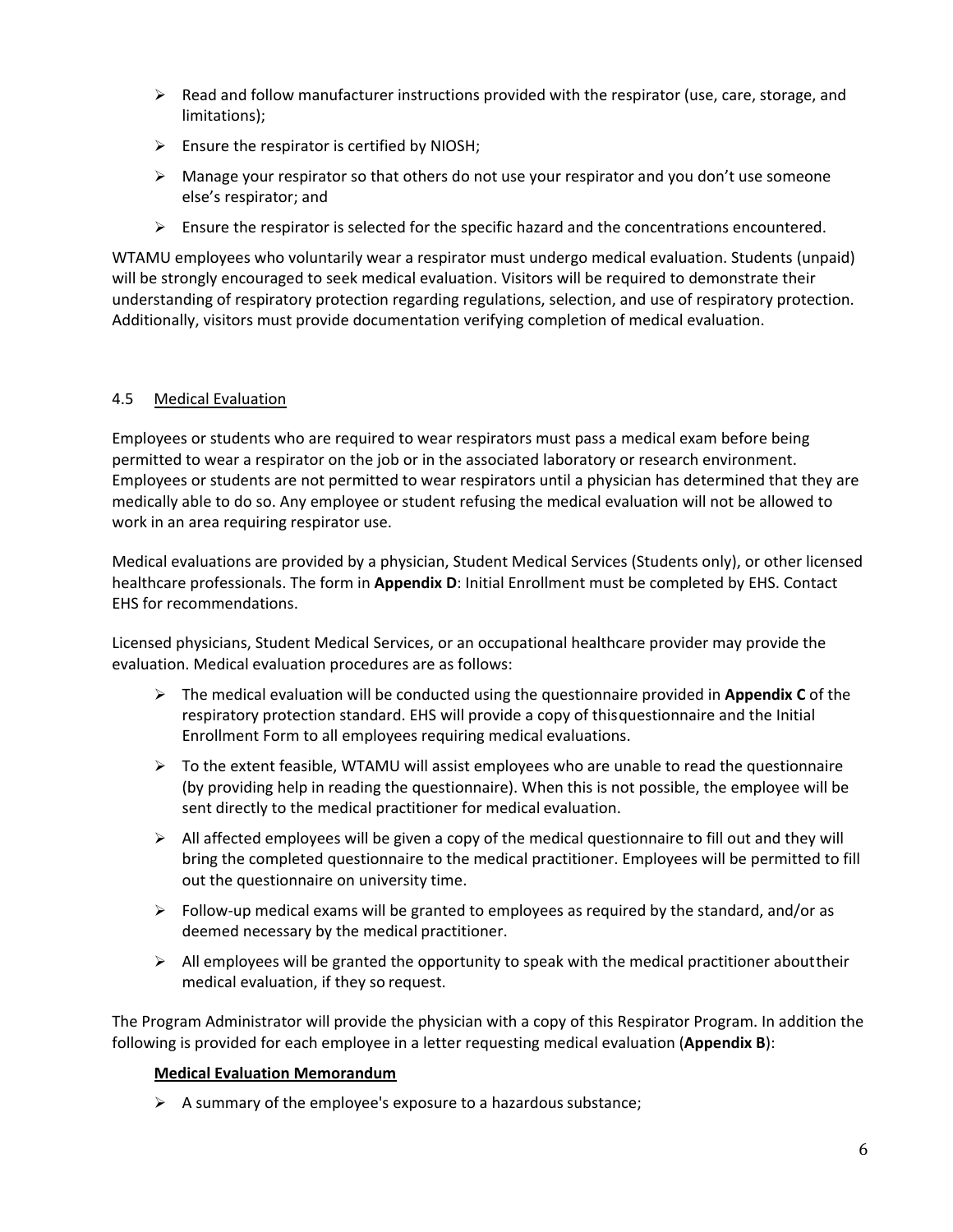- $\triangleright$  His or her work area and/or job title;
- $\triangleright$  Proposed respirator type and weight;
- $\triangleright$  Length of time required to wear the respirator;
- $\triangleright$  Expected physical work load (light, moderate, or heavy);
- $\triangleright$  Potential temperature and humidity extremes; and
- $\triangleright$  Any additional protective clothing required.

After an employee has received clearance and starts to wear his or her respirator, additional medical evaluations will be provided under the following circumstances:

- $\triangleright$  Employee reports signs and/or symptoms related to their ability to use a respirator, such as shortnessof breath, dizziness, chest pains, or wheezing;
- $\triangleright$  A physician informs EHS the employee needs to be reevaluated;
- $\triangleright$  Information from the program, including observations made during fit testing and program evaluation, indicates a need for reevaluation; and
- $\triangleright$  A change occurs in workplace conditions that may result in an increased physiological burden on the employee.

All examinations and questionnaires are to remain confidential between the employee and the physician.

#### <span id="page-6-0"></span>4.6 Fit Testing

Fit testing is required for WTAMU employees who are required to wear respirators. Employees who are required to wear respirators will be fit tested:

- $\triangleright$  Prior to being allowed to wear any respirator with a tight fitting face piece;
- $\triangleright$  Annually; and
- $\triangleright$  When there are changes in the employee's physical condition that could affect respiratory fit (e.g., obvious change in body weight, facial scarring, etc.).

Employees and/or students will be fit tested with the make, model, and size of respirator that they will actually wear. Employee costs are provided by WTAMU. Student's responsibility will be determined by instructor and departmental arrangements. Please visit with your instructor. Individuals will be fit with North 7700 series ¼ face APRs unless other APR is indicated. Fit testing of PAPRs shall be conducted in the negative pressure mode if worn with a tight fitting face piece.

EHS will conduct fit tests following the OSHA approved QNFT Protocol (Portacount):

Fit Testing Services WTAMU Box 60217 Canyon, TX 79016 806.651.2270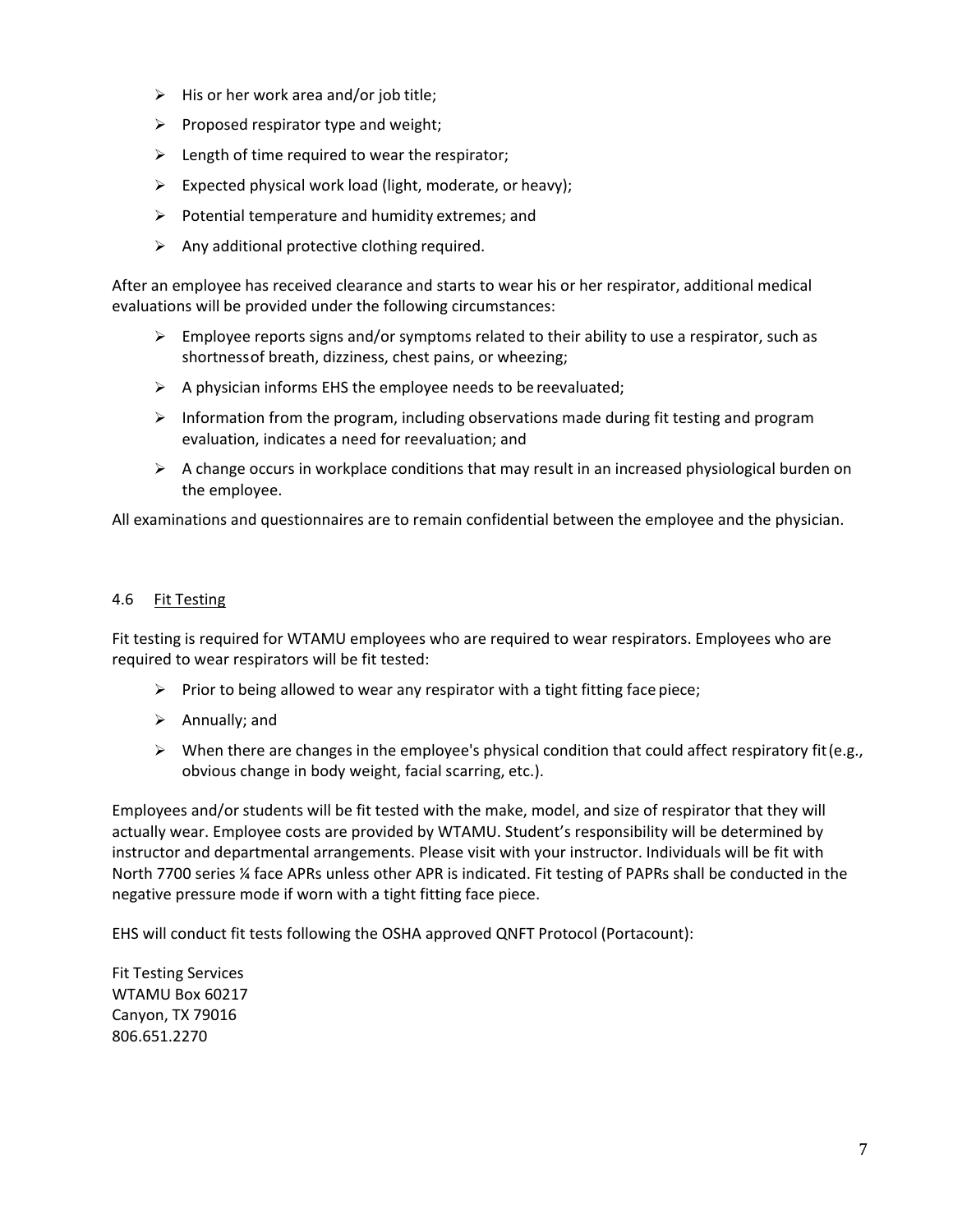#### <span id="page-7-0"></span>4.7 General Use Procedures

Employees and/or students will use their respirators under conditions specified by this program, and in accordance with the training they receive on the use of each particular model. In addition, the respirator shall not be used in a manner for which it is not certified by NIOSH, by its manufacturer, or for an exposure or work activity that is not approved by EHS.

All employees not wearing disposable N95 respirators shall conduct user seal checks each time that they wear their respirator. All employees shall be permitted to leave the work area to maintain their respirator for the following reasons:

- $\triangleright$  To clean their respirator if the respirator is impeding their ability to work;
- $\triangleright$  Change filters or cartridges;
- $\triangleright$  Replace parts; or
- $\triangleright$  To inspect the respirator if it stops functioning as intended.

**NOTE:** Employees and/or students should notify their supervisor before leaving the area.

#### <span id="page-7-1"></span>4.8 Respirator Malfunction

For any malfunction of an APR, such as breakthrough, face piece leakage, or an improperly working valve, the respirator wearer should inform his or her supervisor that the respirator no longer functions as intended, and obtain a replacement. The supervisor must ensure that the defective respirator is returned for service or replacement guidance.

All workers wearing atmosphere-supplying respirators will work with a buddy. Buddies shall assist workers who experience an SAR malfunction as follows: If a worker experiences a malfunction of an SAR, he or she should signal to the buddy that he or she has had a respirator malfunction. The buddy shall don an emergency escape respirator and aid the worker in immediately exiting the work area.

#### <span id="page-7-2"></span>4.9 Air Quality

For supplied-air respirators, only Grade D breathing air shall be used in the cylinders.

#### <span id="page-7-3"></span>4.10 Cleaning

Respirators (except for disposable respirators such as N95s) are to be regularly cleaned and disinfected at a suitable location. Respirators issued for the exclusive use of an employee shall be cleaned as often as necessary. Atmosphere supplying and emergency use respirators are to be cleaned and disinfected after each use. **Follow the manufacturer's recommendations if they differ from the following disinfection and cleaning procedures:**

- $\triangleright$  Disassemble respirator, removing any filters, canisters, or cartridges;
- $\triangleright$  Wash the face piece and associated parts in a mild detergent with warm water. Do not use organic solvents;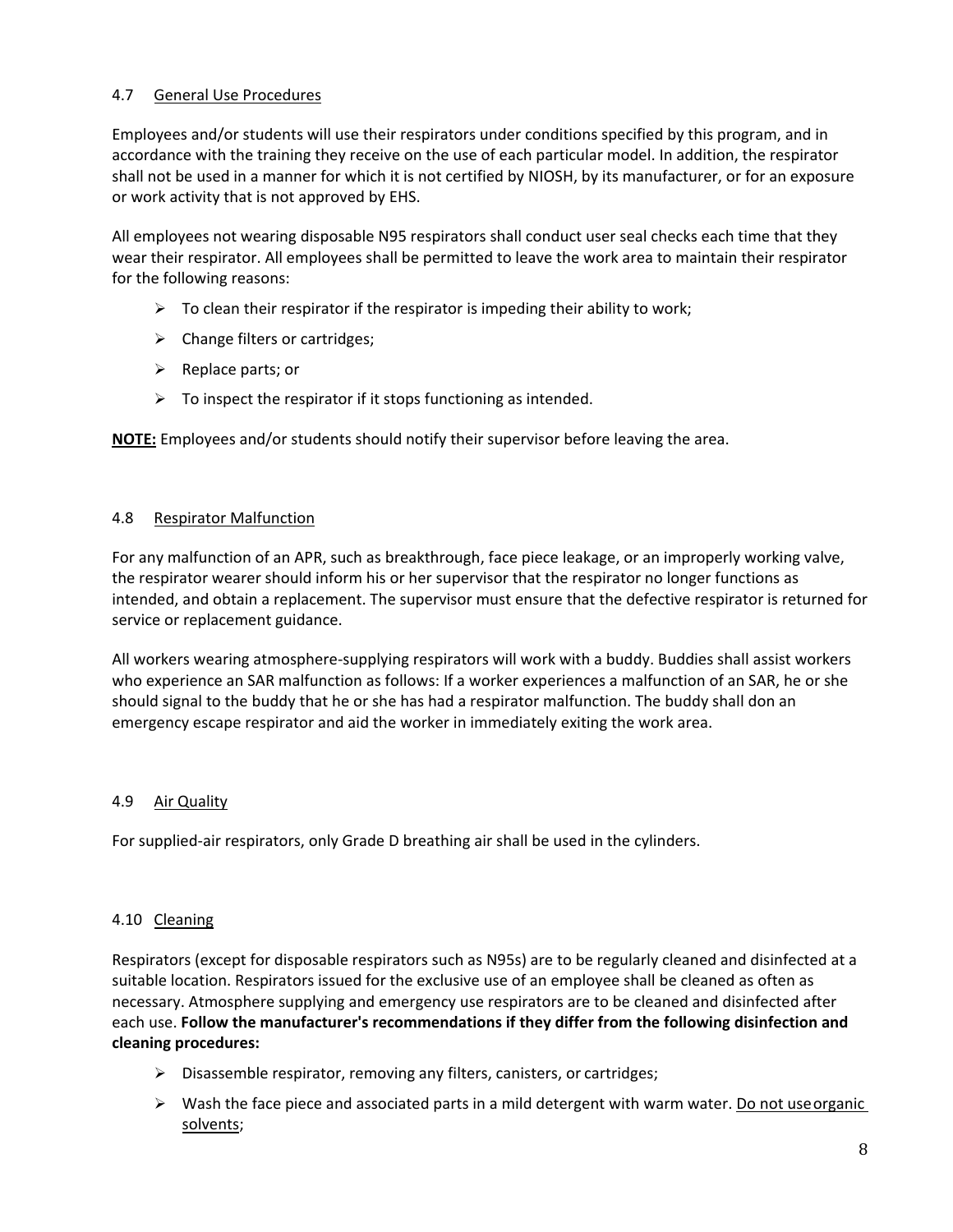- $\triangleright$  Rinse completely in clean warm water;
- $\triangleright$  Wipe the respirator with disinfectant wipes (70% Isopropyl Alcohol) to kill germs;
- $\triangleright$  Air dry in a clean area;
- $\triangleright$  Reassemble the respirator and replace any defective parts; and then
- $\triangleright$  Place in a clean, dry plastic bag or other air tight container.

**NOTE:** The employee's or student's supervisor/PI will ensure an adequate supply of appropriate cleaning and disinfection material at the cleaning station. If supplies are low, employees should contact their supervisor who will order the needed supplies.

#### <span id="page-8-0"></span>4.11 Maintenance

Respirators are to be properly maintained at all times in order to ensure that they function properly and adequately protect the employee. Maintenance involves a thorough visual inspection for cleanliness and defects. Worn or deteriorated parts will be replaced prior to use. No components will be replaced or repairs made beyond those recommended by the manufacturer. Repairs to regulators or alarms of atmospheresupplying respirators will be conducted by a service agent licensed by the manufacturer of the SAR.

Employees or students are permitted to leave their work area to perform limited maintenance on their respirator in a designated area that is free of respiratory hazards.

Inspection of the respirator must be conducted before every use. The following checklist will be used when inspecting respirators:

- **Facepiece:** Check for cracks, tears, holes, facemask distortion, and cracked or loose lenses/face shield
- **Headstraps:** Check for breaks, tears, or broken buckles
- **Valves:** Check for residue or dirt, cracks or tears in valve material, valve distortion, and if the valves are stuck or folded open
- **Filters/Cartridges:** Make sure that the NIOSH approval designation or label is clearly visible, and there are no gaskets, cracks, or dents in the housing, and that it has the proper cartridge for the hazard that you are working with or around.
- **Air Supply Systems:** Check the breathing air quality and grade, the condition of the supply hoses, hose connections, and settings on regulators and valves.
- **Change Schedules:** Make sure that respirator users are informed of the proper cartridge change schedule during training. For more information on cartridge change schedules, contact EHS.

#### <span id="page-8-1"></span>4.12 Storage

Respirators must be stored in a clean, dry area, and in accordance with the manufacturer's recommendations. Each employee will clean and inspect their own APR in accordance with the provisions of this program and will store their respirator in a plastic bag in their own emergency response bag or other suitable location. EHS will supply respirators and respirator components in their original manufacturer's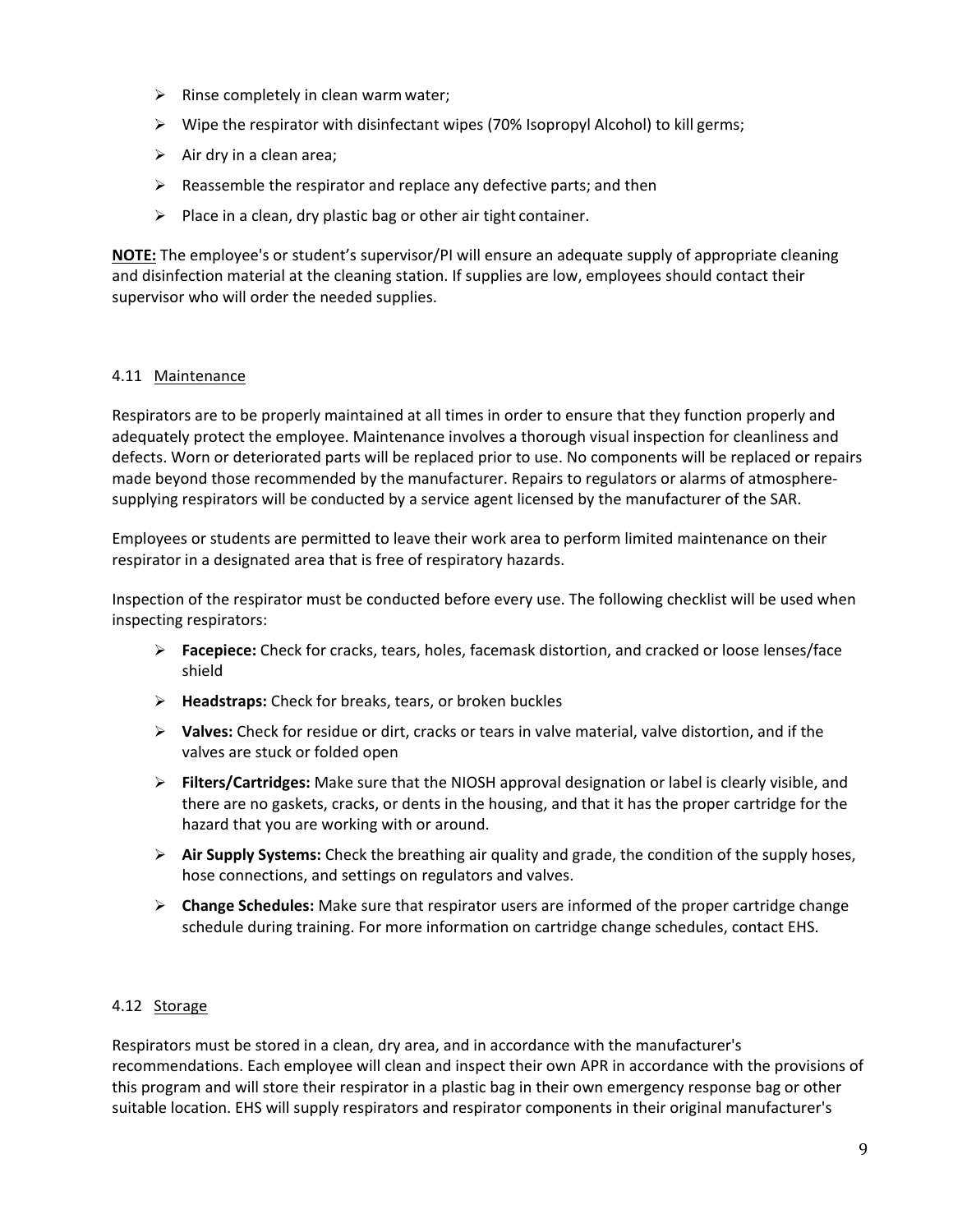packaging.

#### <span id="page-9-0"></span>4.13 Defective Respirator

Respirators that are defective or have defective parts shall be taken out of service and given to EHS. If an employee discovers a defect in a respirator, he/she is to bring the defect to the attention of his/her supervisor. Supervisors will give all defective respirators to EHS who will decide whether to:

- $\triangleright$  Temporarily take the respirator out of service until it can be repaired;
- $\triangleright$  Perform a simple fix on the spot such as replacing a head strap; or
- $\triangleright$  Dispose of the respirator due to an irreparable problem or defect.

When a respirator is taken out of service for an extended period of time, the respirator will be tagged out of service, and the employee will be given a replacement of similar make, model, and size. All tagged out respirators will be kept in the EHS office.

## <span id="page-9-1"></span>**5. Training**

EHS will provide training to respirator users and their supervisors on the contents of the WTAMU Respiratory Protection Program and their responsibilities under it. Workers will be trained prior to using a respirator in the workplace. Supervisors will also be trained prior to using a respirator in the workplace or prior to supervising employees that must wear respirators.

The training course will cover the following topics:

- The WTAMU Respiratory Protection Program
- $\triangleright$  Respiratory hazards encountered at WTAMU and their health effects
- $\triangleright$  Proper selection and use of respirators
- $\triangleright$  Limitations of respirators
- $\triangleright$  Respirator donning and user seal (fit) checks
- $\triangleright$  Fit testing
- $\triangleright$  Emergency use procedures (if applicable)
- $\triangleright$  Maintenance and storage
- $\triangleright$  Medical signs and symptoms limiting the effective use of respirators

Employees and applicable students will be retrained annually or as needed (for example, if they change departments and need to use a different respirator). Employees and students must demonstrate their understanding of the topics covered in the training through hands-on exercises, such as correctly donning and doffing the respirator. Respirator training will be documented by EHS and the documentation will include the type, model, and size of respirator for which each employee has been trained and fit tested to use.

West Texas A&M University Environmental Health and Safety will follow the Texas A&M University System Polic[y 33.05.02 Required Employee Training.](http://policies.tamus.edu/33-05-02.pdf) Staff and faculty whose required training is delinquent more than 90 days will have their access to the Internet terminated until all trainings are completed. Only Blackboard and Single Sign-on will be accessible. Internet access will be restored once training has been completed. Student workers whose required training is delinquent more than 90 days will need to be terminated by their manager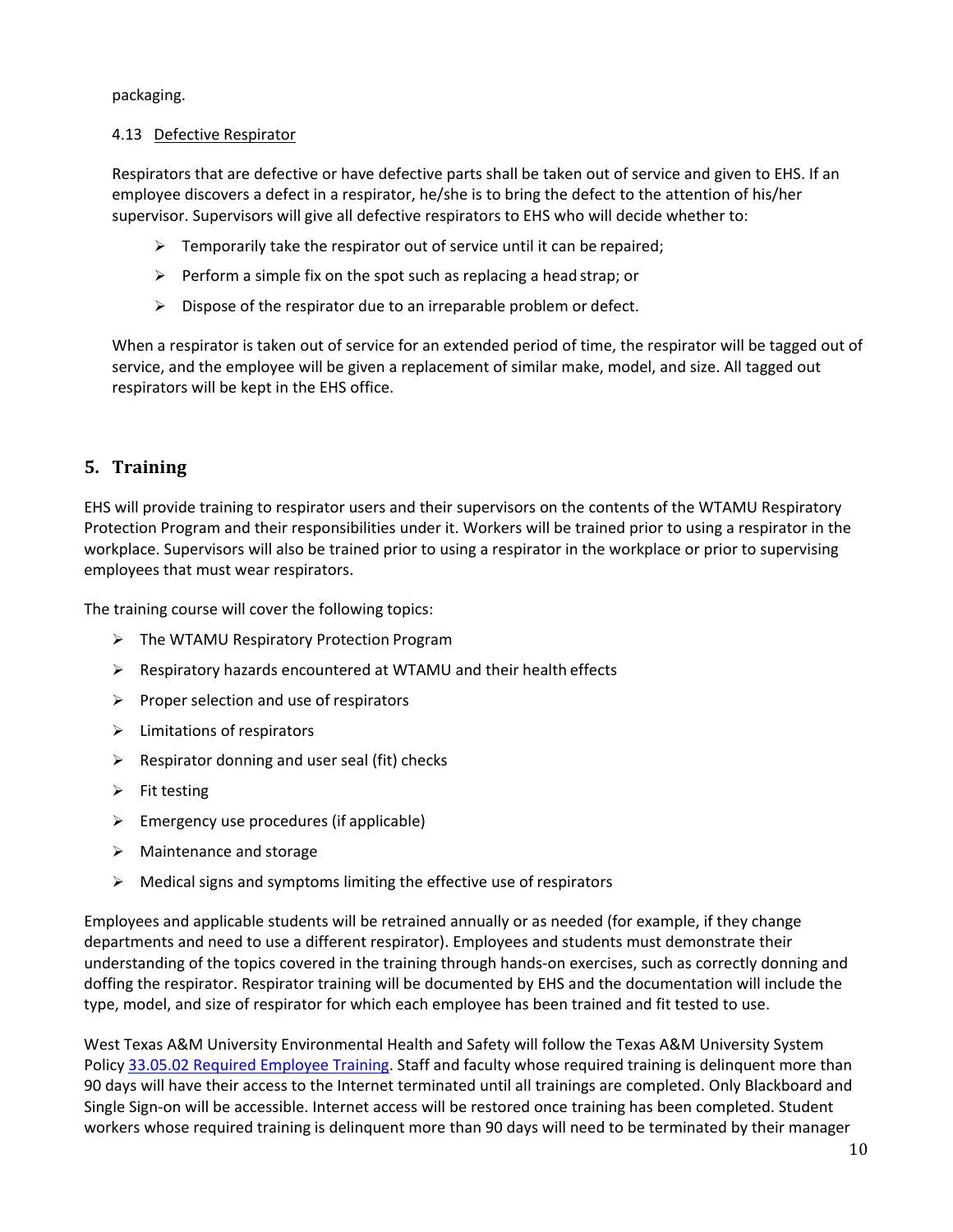through Student Employment.

### <span id="page-10-0"></span>**6. Program Evaluation**

EHS will conduct periodic evaluations of the workplace to ensure that the provisions of this program are being implemented. The evaluations will include regular consultations with employees and students who use respirators, their supervisors, site inspections, air monitoring, and a review of records. Findings will be reported to employee's supervisor and will contain specific corrective actions and target dates for the implementation of those corrections.

## <span id="page-10-1"></span>**7. Record Retention**

EHS will provide training and fit test records to WTAMU Human Resources for inclusion into employee health records. Student records will be maintained by EHS. These records will be updated when: new employees or students are trained, existing employees or students receive refresher training, and as new fit tests are conducted.

EHS will also maintain copies of the medical clearance records for all employees and students covered under the respirator program. The completed medical questionnaire and documented findings are confidential and will remain with the appropriate medical practitioner. Only written recommendation regarding each employee's ability to wear a respirator will be retained.

No official state records may be destroyed without permission from the [Texas](http://www.statutes.legis.state.tx.us/?link=GV) State Library as outlined in Texas [Government Code, Section 441.187](http://www.statutes.legis.state.tx.us/?link=GV) an[d 13 Texas Administrative Code, Title 13, Part 1, Chapter 6,](http://txrules.elaws.us/rule/title13_chapter6_sec.6.7) Subchapter A, [Rule](http://txrules.elaws.us/rule/title13_chapter6_sec.6.7) 6.7. The Texas State Library certifies Agency retention schedules as a means of granting permission to destroy official state records.

West Texas A&M University Records Retention Schedule is certified by the Texas State Library and Archives Commission. West Texas A&M University Environmental Health and Safety will follow [Texas A&M University](https://www.wtamu.edu/webres/File/Risk%20Management/System-Records-Retention-Schedule.pdf)  [Records Retention Schedule](https://www.wtamu.edu/webres/File/Risk%20Management/System-Records-Retention-Schedule.pdf) as stated in the Standard Operating Procedure [61.99.01.W0.01 Records](http://www.wtamu.edu/webres/File/Risk%20Management/61.99.01.W0.01_PROCEDURE_Records%20Management_FINAL%20SIGNED.pdf)  [Management.](http://www.wtamu.edu/webres/File/Risk%20Management/61.99.01.W0.01_PROCEDURE_Records%20Management_FINAL%20SIGNED.pdf) All official state records (paper, microform, electronic, or any other media) must be retained for the minimum period designated.

#### **Related Statutes, Policies, or Requirements**

- The National Institute for Occupational Safety and Health (NIOSH): Control Banding
- OSHA 29 CFR 1910.134

**Contact Office** WTAMU Environmental Health and Safety (806) 651-2270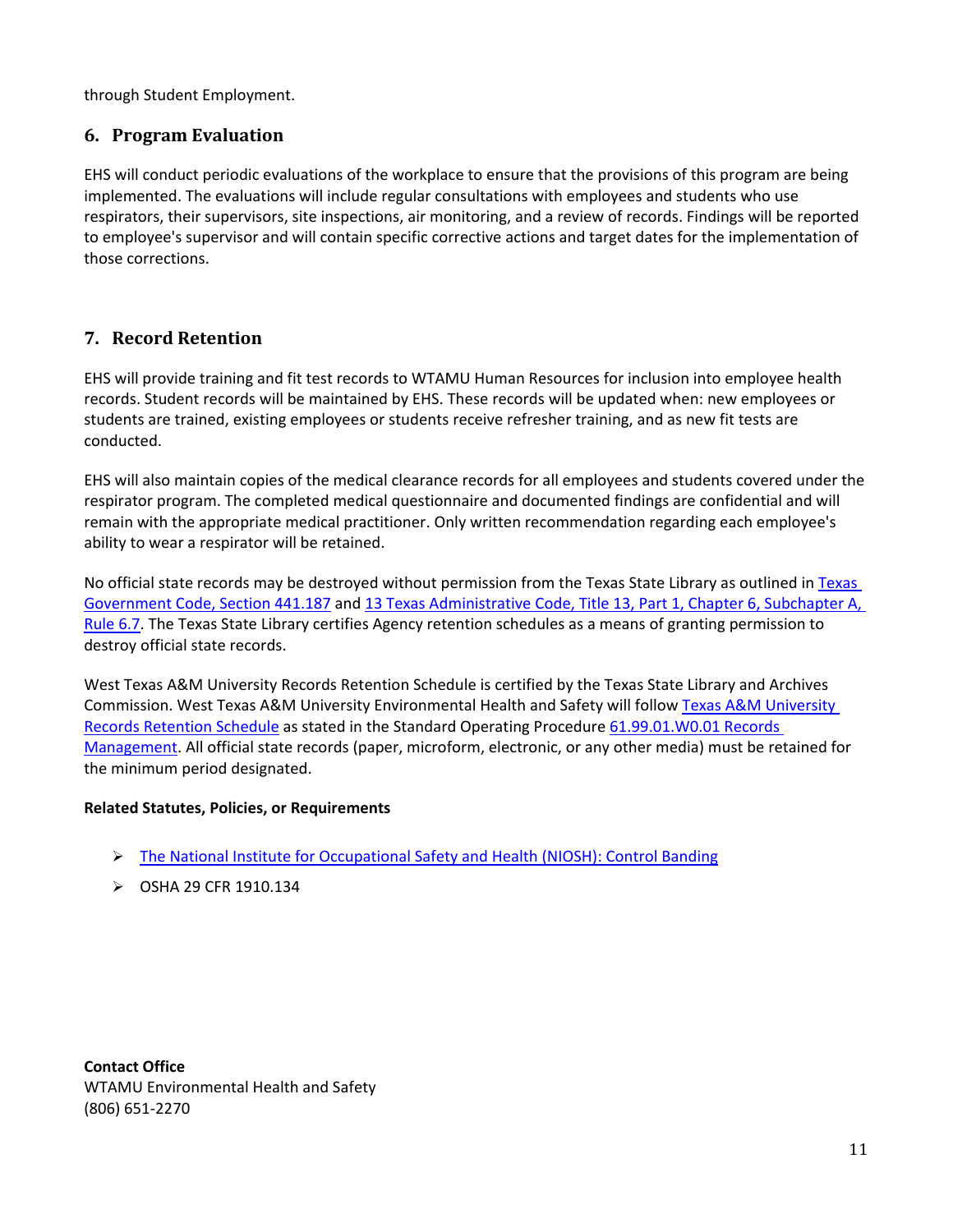# <span id="page-11-0"></span>West Texas A&M University<br>FMIC RESEARCH ENVIRONMENTAL HEALTH AND SA ACADEMIC RESEARCH ENVIRONMENTAL HEALTH AND SAFETY **FIT TEST REPORT**

<span id="page-11-1"></span>

| <b>MEMORANDUM</b>                                                                                                            |  |
|------------------------------------------------------------------------------------------------------------------------------|--|
|                                                                                                                              |  |
|                                                                                                                              |  |
| Re: Respirator Use                                                                                                           |  |
| This is to confirm that you received training and passed a quantitative respirator fit test with the following<br>equipment: |  |
|                                                                                                                              |  |
|                                                                                                                              |  |
| You may only use this respirator for the following tasks:                                                                    |  |
|                                                                                                                              |  |
| ,我们也不能在这里的人,我们也不能在这里的人,我们也不能在这里的人,我们也不能在这里的人,我们也不能在这里的人,我们也不能在这里的人,我们也不能在这里的人,我们也                                            |  |
| Specify conditions and tasks:                                                                                                |  |
|                                                                                                                              |  |

You should not use this respirator for any chemical or biological exposure or activity not listed above without approval from this office. This fit test must be repeated before the date of:

 $\mathcal{L}_\mathcal{L} = \mathcal{L}_\mathcal{L} = \mathcal{L}_\mathcal{L} = \mathcal{L}_\mathcal{L} = \mathcal{L}_\mathcal{L} = \mathcal{L}_\mathcal{L} = \mathcal{L}_\mathcal{L} = \mathcal{L}_\mathcal{L} = \mathcal{L}_\mathcal{L} = \mathcal{L}_\mathcal{L} = \mathcal{L}_\mathcal{L} = \mathcal{L}_\mathcal{L} = \mathcal{L}_\mathcal{L} = \mathcal{L}_\mathcal{L} = \mathcal{L}_\mathcal{L} = \mathcal{L}_\mathcal{L} = \mathcal{L}_\mathcal{L}$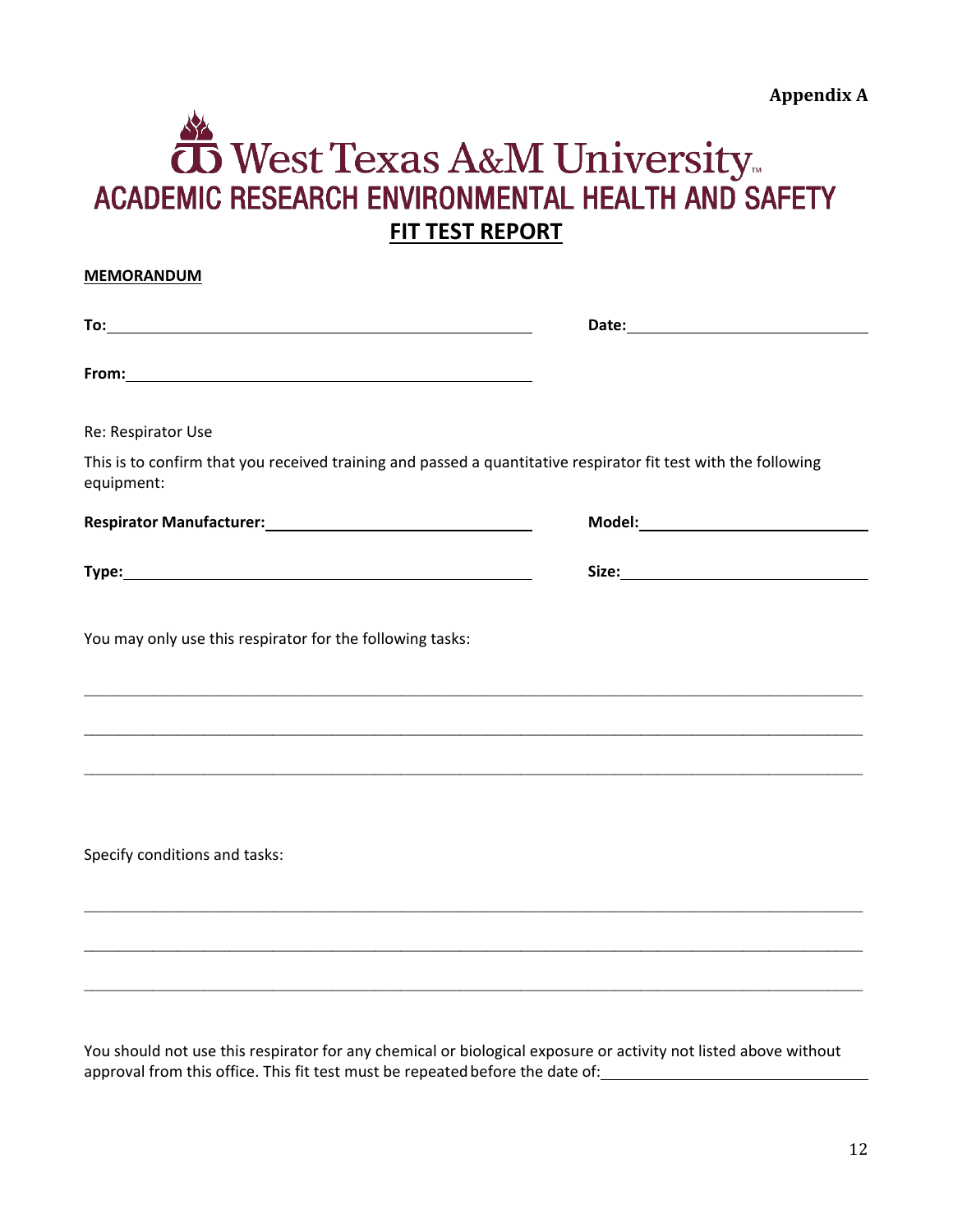In addition to the respirator, list other personal protective equipment (PPE) that you must wear, if applicable:

 $\mathcal{L}_\mathcal{L} = \mathcal{L}_\mathcal{L} = \mathcal{L}_\mathcal{L} = \mathcal{L}_\mathcal{L} = \mathcal{L}_\mathcal{L} = \mathcal{L}_\mathcal{L} = \mathcal{L}_\mathcal{L} = \mathcal{L}_\mathcal{L} = \mathcal{L}_\mathcal{L} = \mathcal{L}_\mathcal{L} = \mathcal{L}_\mathcal{L} = \mathcal{L}_\mathcal{L} = \mathcal{L}_\mathcal{L} = \mathcal{L}_\mathcal{L} = \mathcal{L}_\mathcal{L} = \mathcal{L}_\mathcal{L} = \mathcal{L}_\mathcal{L}$ 

\_\_\_\_\_\_\_\_\_\_\_\_\_\_\_\_\_\_\_\_\_\_\_\_\_\_\_\_\_\_\_\_\_\_\_\_\_\_\_\_\_\_\_\_\_\_\_\_\_\_\_\_\_\_\_\_\_\_\_\_\_\_\_\_\_\_\_\_\_\_\_\_\_\_\_\_\_\_\_\_\_\_\_\_\_\_\_\_\_\_\_

 $\mathcal{L}_\mathcal{L} = \mathcal{L}_\mathcal{L} = \mathcal{L}_\mathcal{L} = \mathcal{L}_\mathcal{L} = \mathcal{L}_\mathcal{L} = \mathcal{L}_\mathcal{L} = \mathcal{L}_\mathcal{L} = \mathcal{L}_\mathcal{L} = \mathcal{L}_\mathcal{L} = \mathcal{L}_\mathcal{L} = \mathcal{L}_\mathcal{L} = \mathcal{L}_\mathcal{L} = \mathcal{L}_\mathcal{L} = \mathcal{L}_\mathcal{L} = \mathcal{L}_\mathcal{L} = \mathcal{L}_\mathcal{L} = \mathcal{L}_\mathcal{L}$ 

List other hazard awareness information, such as SDS or other literature that you were provided, if applicable:

 $\_$ 

 $\_$ 

 $\_$ 

Please contact me if you have any questions.

Encl. File: Respirator Program/emp. fit test - CCL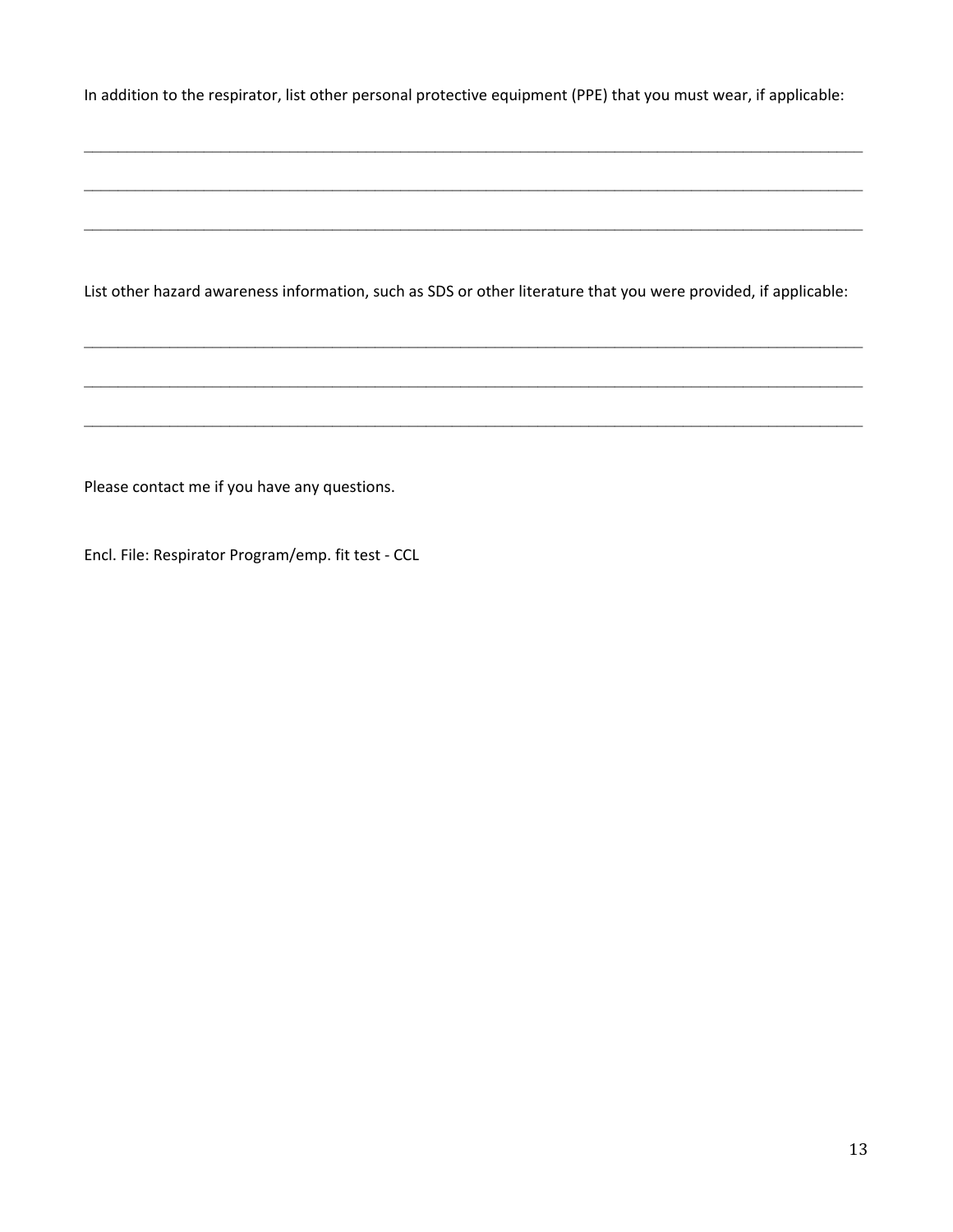# <span id="page-13-0"></span> ${\bf \bar{D}}$  West Texas A&M University... **ACADEMIC RESEARCH ENVIRONMENTAL HEALTH AND SAFETY MEDICAL EVALUATION FOR RESPIRATOR USE**

#### <span id="page-13-1"></span>**MEMORANDUM**

**To: Date:**

**From:**

To whom it may concern,

Re: Medical evaluation for respirator use

| , a West Texas A&M University employee/student, is required to weara                                   |
|--------------------------------------------------------------------------------------------------------|
| respirator. WTAMU requests that you provide this individual with a medical evaluation that meets the   |
| requirements outlined in the SOP 24.01.01.W1.40AR, sec. 4.0. We have provided you with this Respirator |
| Standard. Please follow this procedure when you examine this employee.                                 |
|                                                                                                        |

A Respirator Medical Evaluation Questionnaire was provided to this employee. A completed questionnaire must be provided to you by the employee/student.

| The following supplemental information is provided to you to assist in your evaluation of this employee's |  |  |
|-----------------------------------------------------------------------------------------------------------|--|--|
| respirator use:                                                                                           |  |  |

A. The type and weight of the respirator that will be used:

B. The duration and frequency of the respirator use:

C. The expected physical work effort:

D. Additional protective clothing and equipment that will be worn:

E. Temperature and humidity extremes experienced during work:

We request that you provide WTAMU EHS a signed statement on letterhead indicating that the employee and/or student is medically able to wear a respirator under the conditions described.

Please feel free to contact WTAMU EHS if you have any questions, (806) 651-2270.

Encl.: EHS SOP 24.01.01.W1.40AR; Respirator Medical Evaluation Questionnaire: Respirator Program/emp. fit test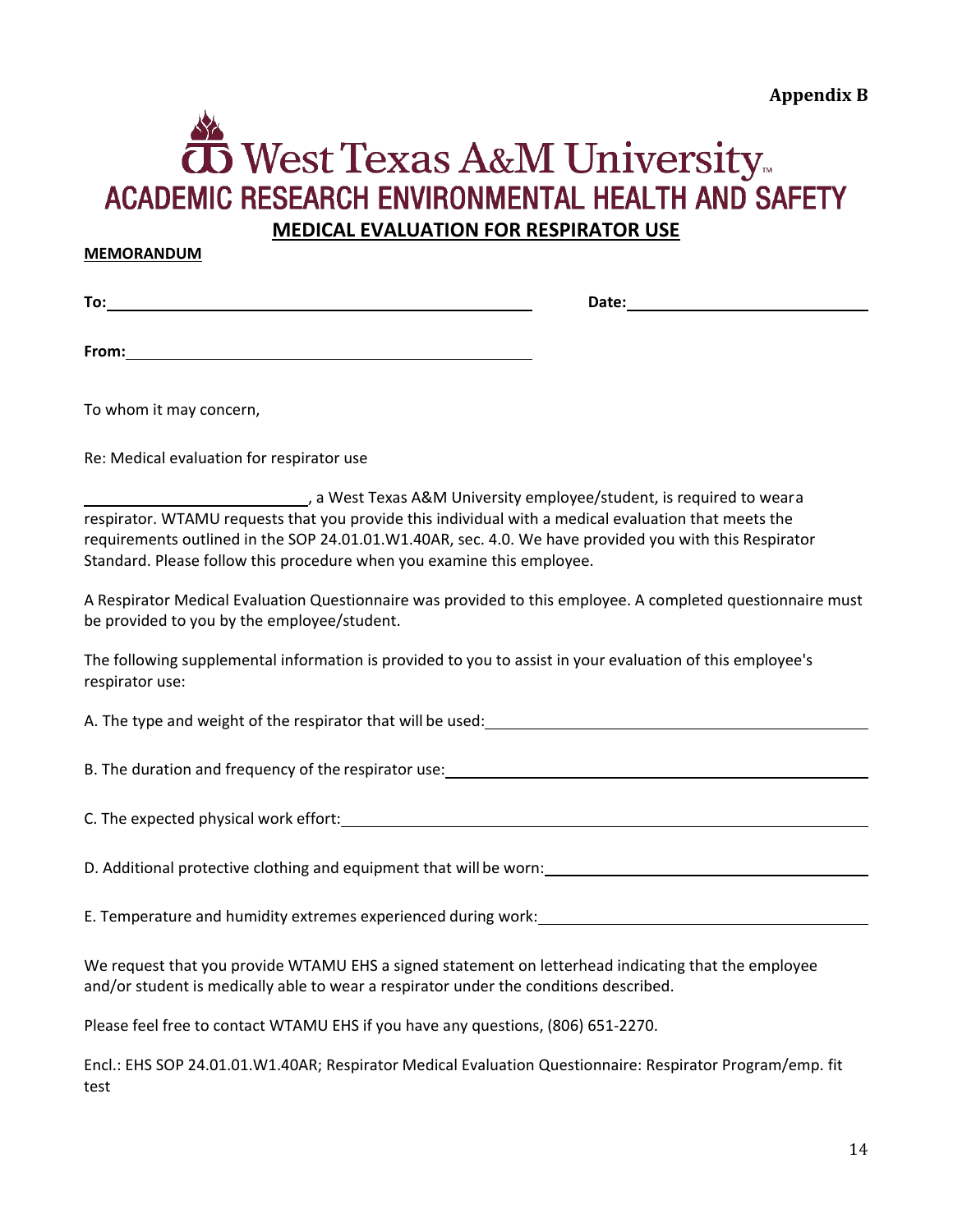**Appendix C**

# <span id="page-14-0"></span>**To** West Texas A&M University ACADEMIC RESEARCH ENVIRONMENTAL HEALTH AND SAFETY **OSHA RESPIRATOR MEDICAL EVALUATION QUESTIONNAIRE (MANDATORY)**

#### <span id="page-14-1"></span>**TO THE EMPLOYER**

Answers to questions in Section 1, and to question 9 in Section 2 of Part A, do not require a medical examination.

#### **TO THE EMPLOYEE**

Your employer must allow you to answer this questionnaire during normal working hours, or at a time and place that is convenient to you. To maintain your confidentiality, your employer or supervisor must not look at or review your answers, and your employer must tell you how to deliver or send this questionnaire to the health care professional who will review it.

**Section 1**. (Mandatory) The following information must be provided by every employee who has been selected to use any type of respirator. (Please print)

|                                                                            |                                                                                   |                    | UIN/Student ID #: New York Contract Contract Contract Contract Contract Contract Contract Contract Contract Co |
|----------------------------------------------------------------------------|-----------------------------------------------------------------------------------|--------------------|----------------------------------------------------------------------------------------------------------------|
|                                                                            |                                                                                   |                    | Age (to nearest year): Sex: Male $\Box$ Female $\Box$ Height: ft. in. Weight: lbs.                             |
|                                                                            |                                                                                   |                    |                                                                                                                |
|                                                                            |                                                                                   |                    | Phone number where you can be reached by the health care professional who reviews this questionnaire           |
|                                                                            |                                                                                   |                    | $PM \Box$                                                                                                      |
|                                                                            |                                                                                   |                    | Has your employer told you how to contact the health care professional who will review this questionnaire:     |
|                                                                            | Yes $\square$                                                                     | No $\square$       |                                                                                                                |
| Type of respirator you will use:                                           |                                                                                   |                    |                                                                                                                |
| <b>Disposable Respirator:</b> $\Box$ N95 Aerosol Mask                      |                                                                                   | $\Box$ Filter Mask | $\Box$ Non-cartridge type only                                                                                 |
| <b>Non-disposable Respirator:</b> $\Box$ Half-face/Full-face air purifying |                                                                                   |                    | $\Box$ Powered-air purifying                                                                                   |
|                                                                            | $\Box$ Supplied Air                                                               |                    | $\Box$ Self-contained Breathing Apparatus                                                                      |
|                                                                            | NOTE: If you are using a non-disposable respirator; please complete Part B 10-15. |                    |                                                                                                                |
| Have you worn a respirator: Yes $\square$                                  | No $\square$                                                                      |                    |                                                                                                                |
|                                                                            |                                                                                   |                    |                                                                                                                |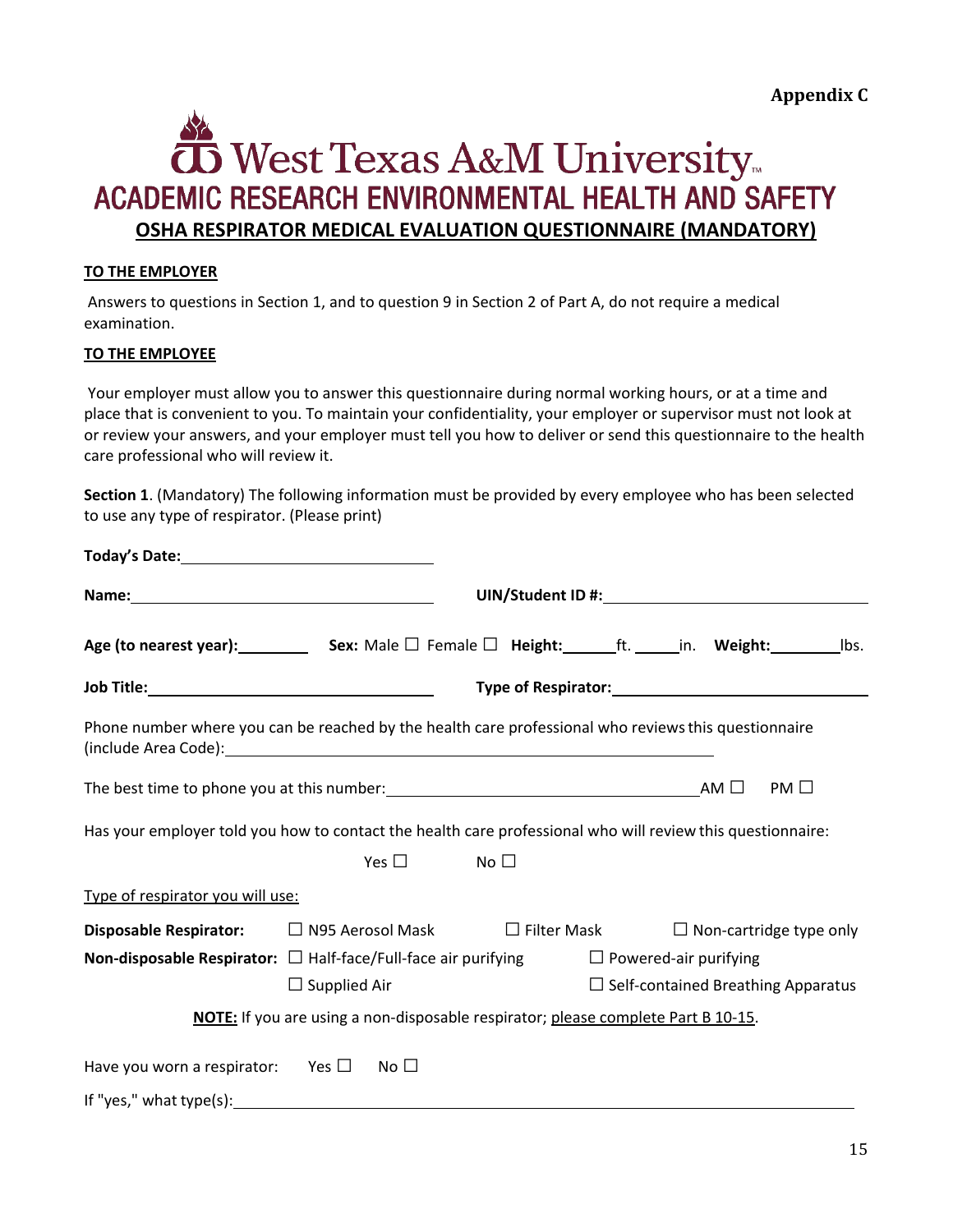| Section 2. Part A. (Mandatory - Confidential: Must be completed at health clinic)-Questions 1 through 9 below<br>must be answered by every employee who has been selected to use any type of respirator. |                                                                                   |               |              |  |
|----------------------------------------------------------------------------------------------------------------------------------------------------------------------------------------------------------|-----------------------------------------------------------------------------------|---------------|--------------|--|
| 1.                                                                                                                                                                                                       | Do you currently smoke tobacco, or have you smoked tobacco in the last month:     | Yes $\square$ | No $\square$ |  |
| 2.                                                                                                                                                                                                       | Have you ever had any of the following conditions?                                |               |              |  |
|                                                                                                                                                                                                          | Seizures:<br>٠                                                                    | Yes $\square$ | No $\square$ |  |
|                                                                                                                                                                                                          | Diabetes (sugar disease):<br>٠                                                    | Yes $\square$ | No $\square$ |  |
|                                                                                                                                                                                                          | Allergic reactions that interfere with your breathing:<br>٠                       | Yes $\square$ | No $\square$ |  |
|                                                                                                                                                                                                          | Claustrophobia (fear of closed-in places):<br>٠                                   | Yes $\square$ | No $\square$ |  |
|                                                                                                                                                                                                          | Trouble smelling odors:<br>٠                                                      | Yes $\square$ | No $\square$ |  |
| 3.                                                                                                                                                                                                       | Have you ever had any of the following pulmonary or lung problems?                |               |              |  |
|                                                                                                                                                                                                          | Asbestosis:<br>٠                                                                  | Yes $\square$ | No $\square$ |  |
|                                                                                                                                                                                                          | Asthma:                                                                           | Yes $\square$ | No $\square$ |  |
|                                                                                                                                                                                                          | Chronic bronchitis:                                                               | Yes $\square$ | No $\square$ |  |
|                                                                                                                                                                                                          | Emphysema:<br>٠                                                                   | Yes $\square$ | No $\square$ |  |
|                                                                                                                                                                                                          | Pneumonia:<br>٠                                                                   | Yes $\square$ | No $\square$ |  |
|                                                                                                                                                                                                          | Tuberculosis:                                                                     | Yes $\square$ | No $\square$ |  |
|                                                                                                                                                                                                          | Silicosis:<br>٠                                                                   | Yes $\square$ | No $\square$ |  |
|                                                                                                                                                                                                          | Pneumothorax (collapsed lung):<br>٠                                               | Yes $\square$ | No $\square$ |  |
|                                                                                                                                                                                                          | Lung cancer:                                                                      | Yes $\square$ | No $\square$ |  |
|                                                                                                                                                                                                          | Broken ribs:<br>٠                                                                 | Yes $\square$ | No $\square$ |  |
|                                                                                                                                                                                                          | Any chest injuries or surgeries:                                                  | Yes $\square$ | No $\square$ |  |
|                                                                                                                                                                                                          | Any other lung problem that you've been told about:                               | Yes $\square$ | No $\square$ |  |
| 4.                                                                                                                                                                                                       | Do you currently have any of the following symptoms of pulmonary or lung illness? |               |              |  |
|                                                                                                                                                                                                          | Shortness of breath-:                                                             | Yes $\square$ | No $\square$ |  |
|                                                                                                                                                                                                          | a.-when walking fast on level ground:                                             | Yes $\square$ | No $\square$ |  |
|                                                                                                                                                                                                          | b.-when walking up a slight hill or incline:                                      | Yes $\square$ | No $\square$ |  |
|                                                                                                                                                                                                          | c. - when walking with other people at an ordinary pace on level ground:          | Yes $\square$ | No $\square$ |  |
|                                                                                                                                                                                                          | d.-when washing or dressing yourself:                                             | Yes $\square$ | No $\square$ |  |
|                                                                                                                                                                                                          | e.-that interferes with your job:                                                 | Yes $\square$ | No $\square$ |  |
|                                                                                                                                                                                                          | Have to stop for breath when walking at your own pace on level ground:            | Yes $\square$ | No $\square$ |  |

16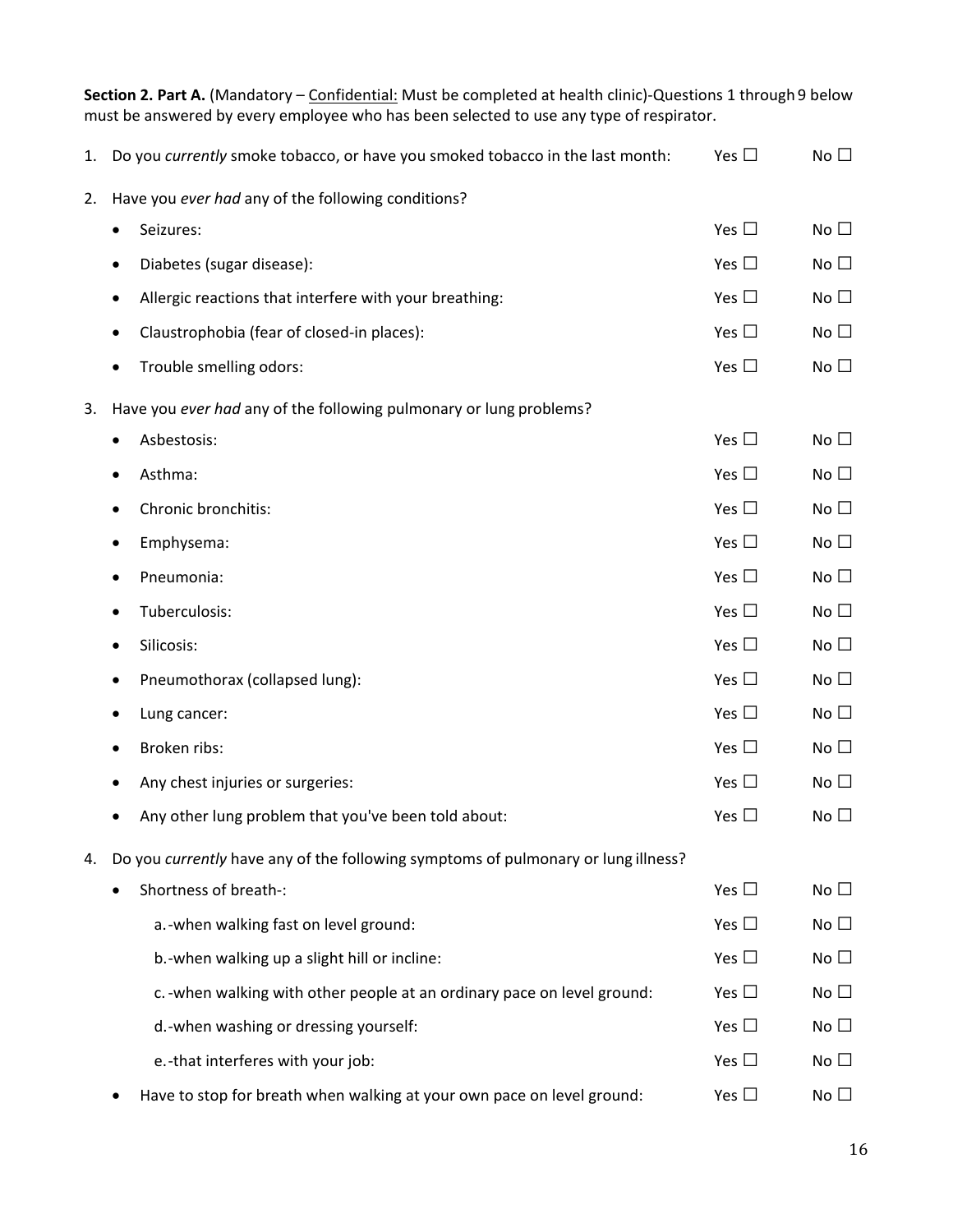|    | ٠ | Coughing that produces phlegm (thick sputum):                                  | Yes $\square$ | No $\square$ |
|----|---|--------------------------------------------------------------------------------|---------------|--------------|
|    |   | Coughing that wakes you early in the morning:                                  | Yes $\square$ | No $\square$ |
|    | ٠ | Coughing that occurs mostly when you are lying down:                           | Yes $\square$ | No $\square$ |
|    | ٠ | Coughing up blood in the last month:                                           | Yes $\square$ | No $\square$ |
|    |   | Wheezing:                                                                      | Yes $\square$ | No $\square$ |
|    |   | Wheezing that interferes with your job:                                        | Yes $\square$ | No $\square$ |
|    | ٠ | Chest pain when you breathe deeply:                                            | Yes $\square$ | No $\square$ |
|    |   | Any other symptoms that you think may be related to lung problems:             | Yes $\square$ | No $\square$ |
| 5. |   | Have you ever had any of the following cardiovascular or heart problems?       |               |              |
|    |   | Heart attack:                                                                  | Yes $\square$ | No $\square$ |
|    |   | Stroke:                                                                        | Yes $\square$ | No $\square$ |
|    |   | Angina:                                                                        | Yes $\square$ | No $\square$ |
|    | ٠ | Heart failure:                                                                 | Yes $\square$ | No $\square$ |
|    | ٠ | Swelling in your legs or feet (not caused by walking):                         | Yes $\square$ | No $\square$ |
|    | ٠ | Heart arrhythmia (heart beating irregularly):                                  | Yes $\square$ | No $\square$ |
|    |   | High blood pressure:                                                           | Yes $\square$ | No $\square$ |
|    | ٠ | Any other heart problem that you've been told about:                           | Yes $\square$ | No $\square$ |
| 6. |   | Have you ever had any of the following cardiovascular or heart symptoms?       |               |              |
|    |   | Frequent pain or tightness in your chest:                                      | Yes $\square$ | No $\square$ |
|    |   | Pain or tightness in your chest during physical activity:                      | Yes $\square$ | No $\square$ |
|    |   | Pain or tightness in your chest that interferes with your job:                 | Yes $\square$ | No $\square$ |
|    | ٠ | In the past two years, have you noticed your heart skipping or missing a beat: | Yes $\square$ | No $\square$ |
|    |   | Heartburn or indigestion that is not related to eating:                        | Yes $\square$ | No $\square$ |
|    |   | Any other symptoms that may be related to heart or circulation problems:       | Yes $\square$ | No $\square$ |
| 7. |   | Do you currently take medication for any of the following problems?            |               |              |
|    |   | Breathing or lung problems:                                                    | Yes $\square$ | No $\square$ |
|    | ٠ | Heart trouble:                                                                 | Yes $\square$ | No $\square$ |
|    |   | Blood pressure:                                                                | Yes $\square$ | No $\square$ |
|    |   | Seizures/Epilepsy (fits):                                                      | Yes $\square$ | No $\square$ |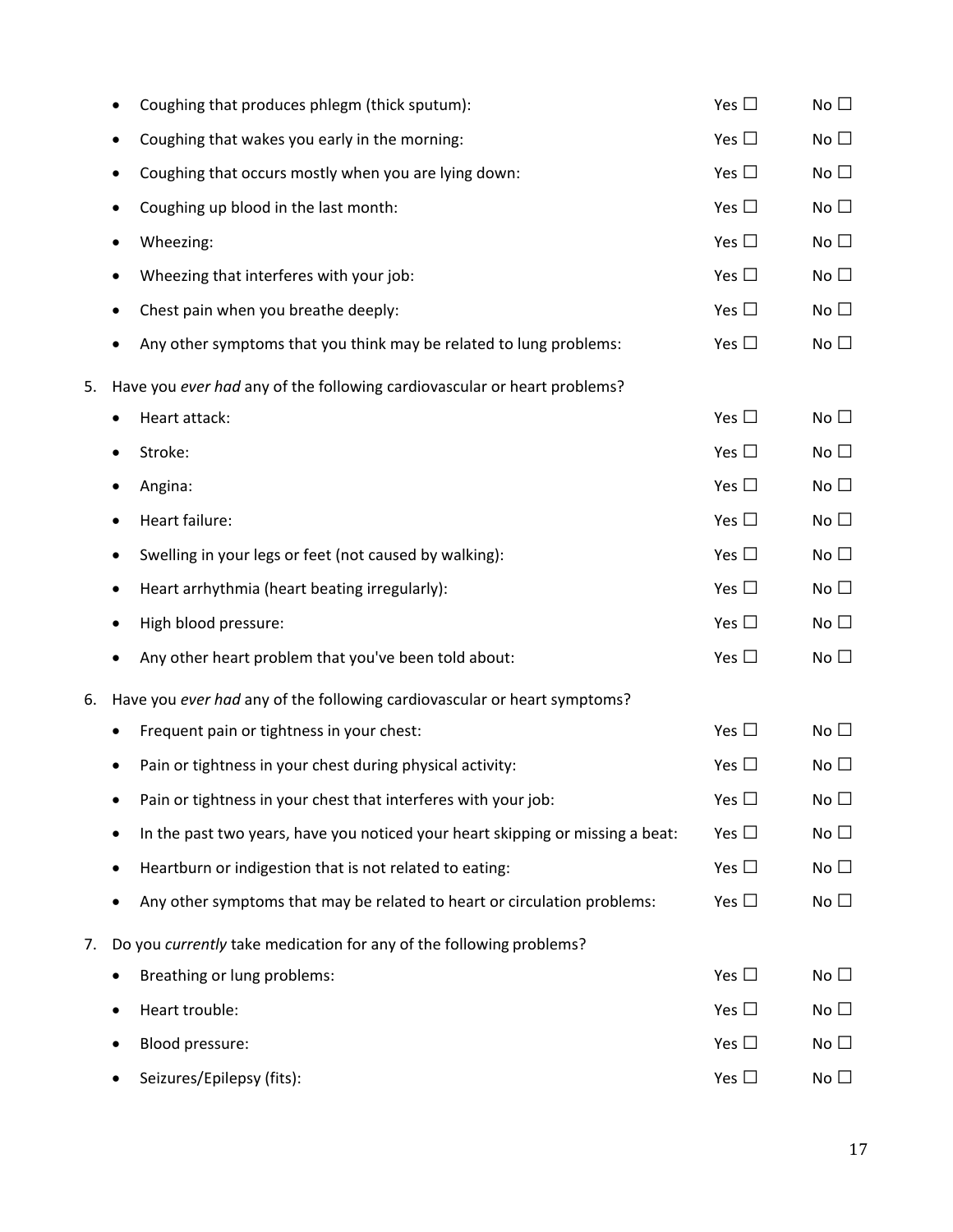| 8. | Have you ever used a respirator?<br>NOTE: If you have never used a respirator, mark "NO" and proceed to question 10. | Yes $\Box$    | No <sub>1</sub> |  |  |
|----|----------------------------------------------------------------------------------------------------------------------|---------------|-----------------|--|--|
| 9. | If you've used a respirator, have you ever had any of the following problems?                                        |               |                 |  |  |
|    | Eye irritation:<br>٠                                                                                                 | Yes $\square$ | No $\square$    |  |  |
|    | Skin allergies or rashes:<br>$\bullet$                                                                               | Yes $\Box$    | No <sub>1</sub> |  |  |
|    | Anxiety:<br>$\bullet$                                                                                                | Yes $\Box$    | No $\square$    |  |  |
|    | General weakness or fatigue:<br>٠                                                                                    | Yes $\Box$    | No $\square$    |  |  |
|    | Any other problem that interferes with your use of a respirator:<br>$\bullet$                                        | Yes $\Box$    | No <sub>1</sub> |  |  |
|    | 10. Would you like to talk to the health care professional who will review this questionnaire about your answers     |               |                 |  |  |
|    | to this questionnaire:                                                                                               | Yes $\Box$    | No <sub>1</sub> |  |  |
|    |                                                                                                                      |               |                 |  |  |

**Questions 11 to 16** below must be answered by every employee who has been selected to use either a full-face respirator or a self-contained breathing apparatus (SCBA). For employees who have been selected to use other types of respirators (N95 disposable, PAPR, etc.) answering these questions is voluntary.

| 11. Have you ever lost vision in either eye (temporarily or permanently):  | Yes $\square$ | No $\square$ |  |  |
|----------------------------------------------------------------------------|---------------|--------------|--|--|
| 12. Do you currently have any of the following vision problems?            |               |              |  |  |
| Wear contact lenses:<br>$\bullet$                                          | Yes $\square$ | No $\square$ |  |  |
| Wear glasses:<br>٠                                                         | Yes $\square$ | No $\square$ |  |  |
| Color blind:<br>$\bullet$                                                  | Yes $\square$ | No $\square$ |  |  |
| Any other eye or vision problem:<br>$\bullet$                              | Yes $\Box$    | No $\square$ |  |  |
| 13. Have you ever had an injury to your ears, including a broken ear drum: | Yes $\square$ | No $\square$ |  |  |
| 14. Do you currently have any of the following hearing problems?           |               |              |  |  |
| Difficulty hearing:<br>$\bullet$                                           | Yes $\square$ | No $\square$ |  |  |
| Wear a hearing aid:<br>$\bullet$                                           | Yes $\square$ | No $\square$ |  |  |
| Any other hearing or ear problem:<br>$\bullet$                             | Yes $\Box$    | No $\square$ |  |  |
| 15. Have you ever had a back injury:                                       | Yes $\square$ | No $\square$ |  |  |
| 16. Do you currently have any of the following musculoskeletal problems?   |               |              |  |  |
| Weakness in any of your arms, hands, legs, or feet:<br>$\bullet$           | Yes $\square$ | No $\square$ |  |  |
| Back pain:<br>$\bullet$                                                    | Yes $\square$ | No $\square$ |  |  |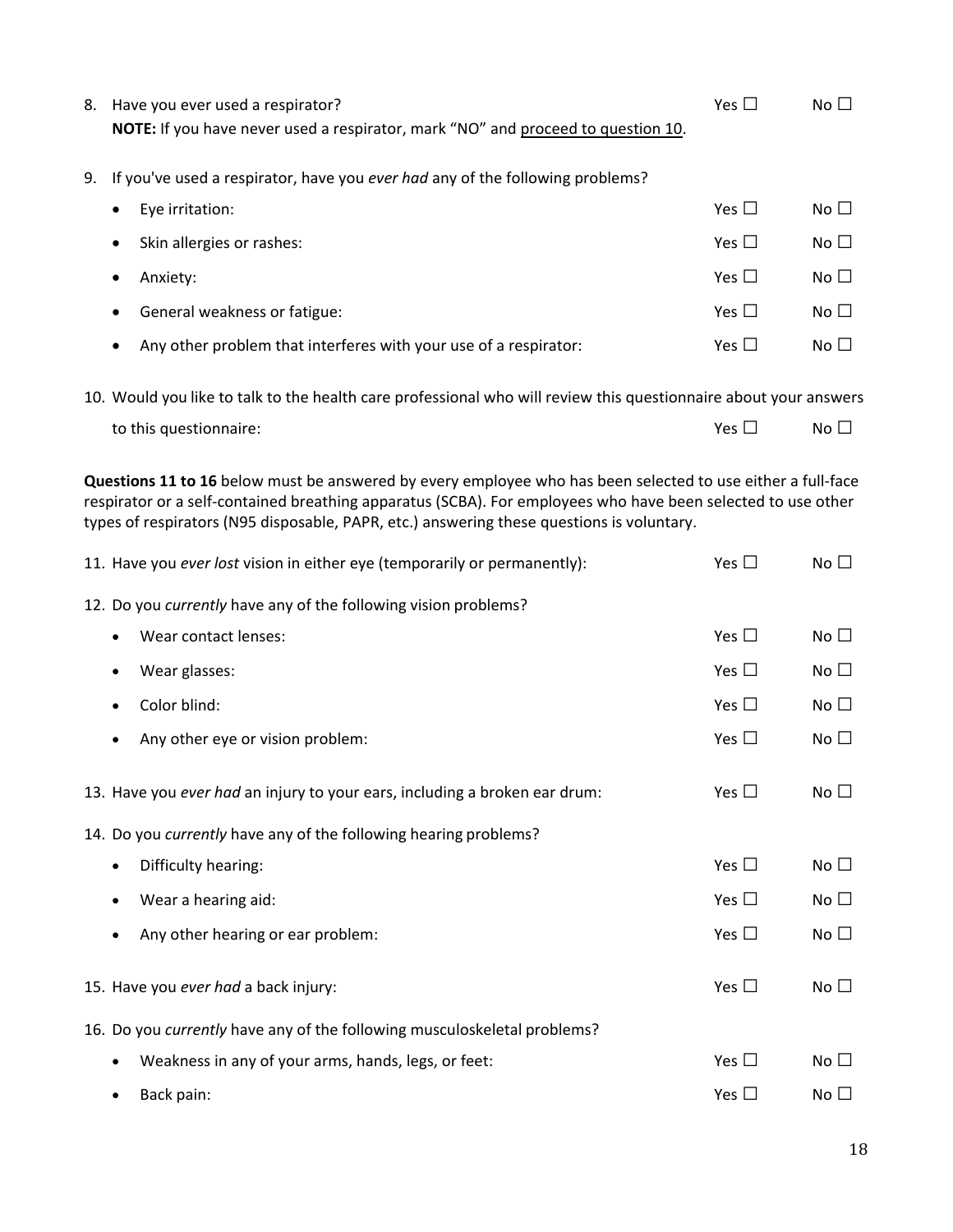|    |                                                                                                   | Difficulty fully moving your arms and legs:                                                                                                                                              | Yes $\square$ | No $\square$ |  |
|----|---------------------------------------------------------------------------------------------------|------------------------------------------------------------------------------------------------------------------------------------------------------------------------------------------|---------------|--------------|--|
|    | $\bullet$                                                                                         | Pain or stiffness when you lean forward or backward at the waist:                                                                                                                        | Yes $\square$ | No $\square$ |  |
|    | ٠                                                                                                 | Difficulty fully moving your head up or down:                                                                                                                                            | Yes $\square$ | No $\square$ |  |
|    | $\bullet$                                                                                         | Difficulty fully moving your head side to side:                                                                                                                                          | Yes $\square$ | No $\square$ |  |
|    | $\bullet$                                                                                         | Difficulty bending at your knees:                                                                                                                                                        | Yes $\square$ | No $\square$ |  |
|    | $\bullet$                                                                                         | Difficulty squatting to the ground:                                                                                                                                                      | Yes $\square$ | No $\square$ |  |
|    |                                                                                                   | Climbing a flight of stairs or a ladder carrying more than 25 lbs.:                                                                                                                      | Yes $\square$ | No $\square$ |  |
|    |                                                                                                   | Any other muscle or skeletal problem that interferes with using a respirator:                                                                                                            | Yes $\square$ | No $\square$ |  |
|    |                                                                                                   | Section 2. Part B. (Mandatory): Questions 1 through 19 below must be answered by every employee who has<br>been selected to use any type of respirator.                                  |               |              |  |
|    |                                                                                                   | Any of the following questions, and other questions not listed, may be added to the questionnaire at the<br>discretion of the healthcare professional who will review the questionnaire. |               |              |  |
| 1. |                                                                                                   | In your present job, are you working at high altitudes (over 5,000 feet) or in a place that has lower than                                                                               |               |              |  |
|    |                                                                                                   | normal amounts of oxygen:                                                                                                                                                                | Yes $\square$ | No $\square$ |  |
|    |                                                                                                   | 1a. If "yes," do you have feelings of dizziness, shortness of breath, pounding in your chest, or other                                                                                   |               |              |  |
|    |                                                                                                   | symptoms when you're working under these conditions:                                                                                                                                     | Yes $\square$ | No $\square$ |  |
| 2. |                                                                                                   | At work or at home, have you ever been exposed to hazardous solvents, hazardous airborne chemicals (such                                                                                 |               |              |  |
|    |                                                                                                   | as gases, fumes, or dust), or come into skin contact with hazardous chemicals:                                                                                                           | Yes $\square$ | No $\square$ |  |
|    |                                                                                                   | 2a. If "yes," name the chemicals if you know them: _______                                                                                                                               |               |              |  |
|    | 3a. Have you ever worked with any of the materials, or under any of the conditions, listed below: |                                                                                                                                                                                          |               |              |  |
|    |                                                                                                   | Asbestos:                                                                                                                                                                                | Yes $\Box$    | No $\square$ |  |
|    |                                                                                                   | Silica (e.g., in sandblasting):                                                                                                                                                          | Yes $\square$ | No $\square$ |  |
|    |                                                                                                   | Tungsten/cobalt (e.g., grinding or welding this material):                                                                                                                               | Yes $\square$ | No $\square$ |  |
|    |                                                                                                   | Beryllium:                                                                                                                                                                               | Yes $\square$ | No $\square$ |  |
|    |                                                                                                   | Aluminum:                                                                                                                                                                                | Yes $\square$ | No $\square$ |  |
|    |                                                                                                   | Coal (for example, mining):                                                                                                                                                              | Yes $\square$ | No $\square$ |  |
|    |                                                                                                   | Iron:                                                                                                                                                                                    | Yes $\square$ | No $\square$ |  |
|    |                                                                                                   | Tin:                                                                                                                                                                                     | Yes $\square$ | No $\square$ |  |
|    |                                                                                                   | Dusty environments:                                                                                                                                                                      | Yes $\square$ | No $\square$ |  |
|    |                                                                                                   | Any other hazardous exposures:                                                                                                                                                           | Yes $\square$ | No $\square$ |  |
|    |                                                                                                   |                                                                                                                                                                                          |               |              |  |

If answering "yes" to "Any other hazardous exposures," please describe these exposures: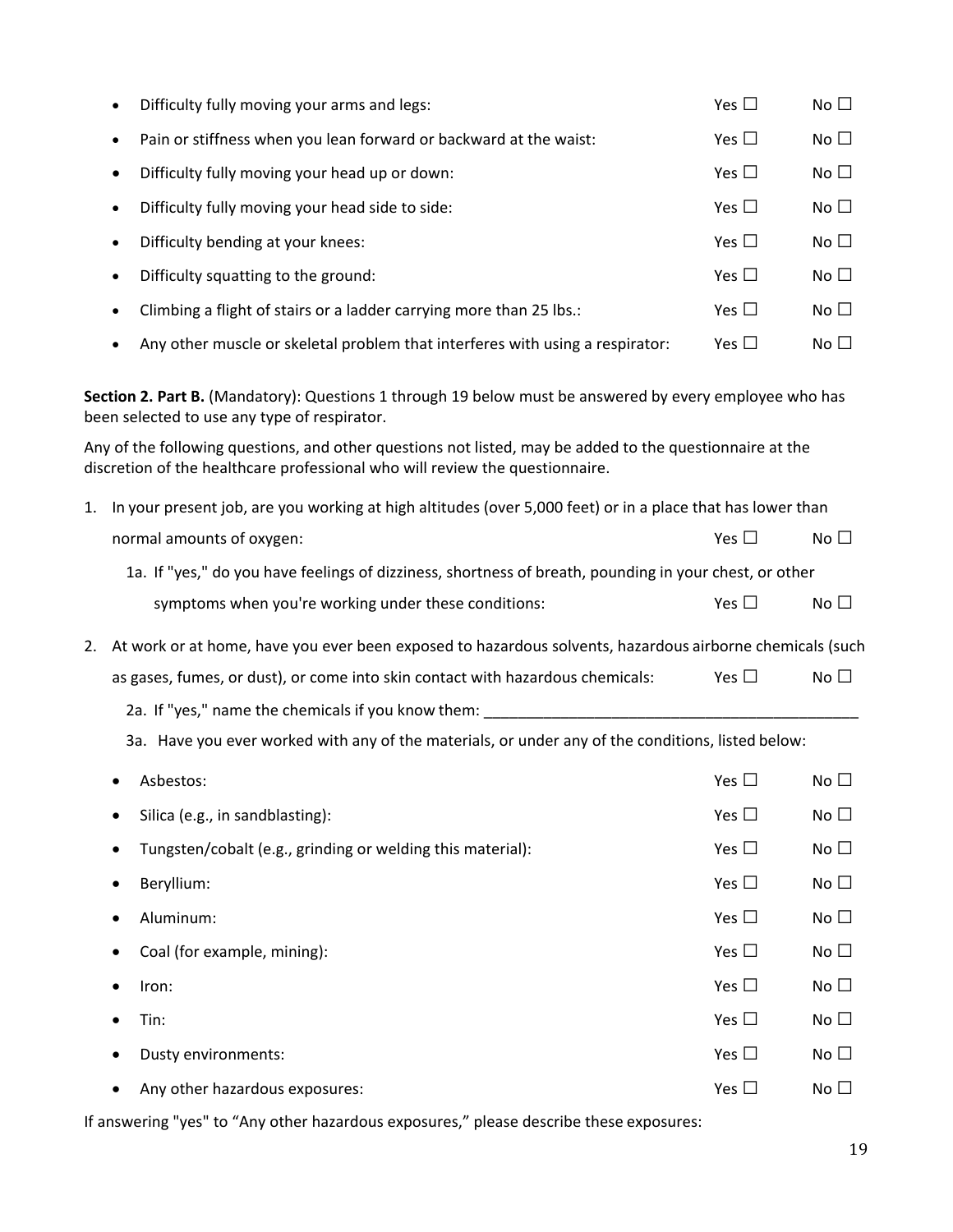List any second jobs or side businesses you have:

List your previous occupations:

List your current and previous hobbies:

|    | 3a. Have you been in the military services?<br>Yes $\Box$ No $\Box$                                                           |               |                 |  |  |
|----|-------------------------------------------------------------------------------------------------------------------------------|---------------|-----------------|--|--|
|    | 7a. If "yes," were you exposed to biological or chemical agents:                                                              | Yes $\square$ | No $\square$    |  |  |
| 3. | Have you ever worked on a HAZMAT team?                                                                                        | Yes $\square$ | No $\square$    |  |  |
| 4. | Other than for previously mentioned health concerns (breathing/lung concerns, heart/blood concerns,                           |               |                 |  |  |
|    | seizures), are you taking any other medications (including over-the-counter):                                                 | Yes $\square$ | No $\square$    |  |  |
|    | 9a. If "yes," name the medications if you know them:<br>Will you be using any of the following items with your respirator(s): |               |                 |  |  |
|    | <b>HEPA Filters:</b>                                                                                                          | Yes $\square$ | No $\square$    |  |  |
|    | Canisters (for example, gas masks):                                                                                           | Yes $\square$ | No $\square$    |  |  |
|    | Cartridges:                                                                                                                   | Yes $\square$ | No $\square$    |  |  |
| 5. | How often are you expected to use the respirator(s):                                                                          |               |                 |  |  |
|    | Escape only (no rescue):                                                                                                      | Yes $\Box$    | No $\square$    |  |  |
|    | Emergency rescue only:                                                                                                        | Yes $\square$ | No $\square$    |  |  |
|    | Less than 5 hours per week:                                                                                                   | Yes $\square$ | No $\square$    |  |  |
|    | Less than 2 hours per day:                                                                                                    | Yes $\Box$    | No <sub>1</sub> |  |  |

 $\mathcal{L}_\mathcal{L} = \mathcal{L}_\mathcal{L} = \mathcal{L}_\mathcal{L} = \mathcal{L}_\mathcal{L} = \mathcal{L}_\mathcal{L} = \mathcal{L}_\mathcal{L} = \mathcal{L}_\mathcal{L} = \mathcal{L}_\mathcal{L} = \mathcal{L}_\mathcal{L} = \mathcal{L}_\mathcal{L} = \mathcal{L}_\mathcal{L} = \mathcal{L}_\mathcal{L} = \mathcal{L}_\mathcal{L} = \mathcal{L}_\mathcal{L} = \mathcal{L}_\mathcal{L} = \mathcal{L}_\mathcal{L} = \mathcal{L}_\mathcal{L}$ 

 $\mathcal{L}_\mathcal{L} = \mathcal{L}_\mathcal{L} = \mathcal{L}_\mathcal{L} = \mathcal{L}_\mathcal{L} = \mathcal{L}_\mathcal{L} = \mathcal{L}_\mathcal{L} = \mathcal{L}_\mathcal{L} = \mathcal{L}_\mathcal{L} = \mathcal{L}_\mathcal{L} = \mathcal{L}_\mathcal{L} = \mathcal{L}_\mathcal{L} = \mathcal{L}_\mathcal{L} = \mathcal{L}_\mathcal{L} = \mathcal{L}_\mathcal{L} = \mathcal{L}_\mathcal{L} = \mathcal{L}_\mathcal{L} = \mathcal{L}_\mathcal{L}$ 

 $\mathcal{L}_\mathcal{L} = \mathcal{L}_\mathcal{L} = \mathcal{L}_\mathcal{L} = \mathcal{L}_\mathcal{L} = \mathcal{L}_\mathcal{L} = \mathcal{L}_\mathcal{L} = \mathcal{L}_\mathcal{L} = \mathcal{L}_\mathcal{L} = \mathcal{L}_\mathcal{L} = \mathcal{L}_\mathcal{L} = \mathcal{L}_\mathcal{L} = \mathcal{L}_\mathcal{L} = \mathcal{L}_\mathcal{L} = \mathcal{L}_\mathcal{L} = \mathcal{L}_\mathcal{L} = \mathcal{L}_\mathcal{L} = \mathcal{L}_\mathcal{L}$ 

 $\mathcal{L}_\mathcal{L} = \mathcal{L}_\mathcal{L} = \mathcal{L}_\mathcal{L} = \mathcal{L}_\mathcal{L} = \mathcal{L}_\mathcal{L} = \mathcal{L}_\mathcal{L} = \mathcal{L}_\mathcal{L} = \mathcal{L}_\mathcal{L} = \mathcal{L}_\mathcal{L} = \mathcal{L}_\mathcal{L} = \mathcal{L}_\mathcal{L} = \mathcal{L}_\mathcal{L} = \mathcal{L}_\mathcal{L} = \mathcal{L}_\mathcal{L} = \mathcal{L}_\mathcal{L} = \mathcal{L}_\mathcal{L} = \mathcal{L}_\mathcal{L}$ 

 $\mathcal{L}_\mathcal{L} = \mathcal{L}_\mathcal{L} = \mathcal{L}_\mathcal{L} = \mathcal{L}_\mathcal{L} = \mathcal{L}_\mathcal{L} = \mathcal{L}_\mathcal{L} = \mathcal{L}_\mathcal{L} = \mathcal{L}_\mathcal{L} = \mathcal{L}_\mathcal{L} = \mathcal{L}_\mathcal{L} = \mathcal{L}_\mathcal{L} = \mathcal{L}_\mathcal{L} = \mathcal{L}_\mathcal{L} = \mathcal{L}_\mathcal{L} = \mathcal{L}_\mathcal{L} = \mathcal{L}_\mathcal{L} = \mathcal{L}_\mathcal{L}$ 

 $\mathcal{L}_\mathcal{L} = \mathcal{L}_\mathcal{L} = \mathcal{L}_\mathcal{L} = \mathcal{L}_\mathcal{L} = \mathcal{L}_\mathcal{L} = \mathcal{L}_\mathcal{L} = \mathcal{L}_\mathcal{L} = \mathcal{L}_\mathcal{L} = \mathcal{L}_\mathcal{L} = \mathcal{L}_\mathcal{L} = \mathcal{L}_\mathcal{L} = \mathcal{L}_\mathcal{L} = \mathcal{L}_\mathcal{L} = \mathcal{L}_\mathcal{L} = \mathcal{L}_\mathcal{L} = \mathcal{L}_\mathcal{L} = \mathcal{L}_\mathcal{L}$ 

 $\mathcal{L}_\mathcal{L} = \mathcal{L}_\mathcal{L} = \mathcal{L}_\mathcal{L} = \mathcal{L}_\mathcal{L} = \mathcal{L}_\mathcal{L} = \mathcal{L}_\mathcal{L} = \mathcal{L}_\mathcal{L} = \mathcal{L}_\mathcal{L} = \mathcal{L}_\mathcal{L} = \mathcal{L}_\mathcal{L} = \mathcal{L}_\mathcal{L} = \mathcal{L}_\mathcal{L} = \mathcal{L}_\mathcal{L} = \mathcal{L}_\mathcal{L} = \mathcal{L}_\mathcal{L} = \mathcal{L}_\mathcal{L} = \mathcal{L}_\mathcal{L}$ 

 $\mathcal{L}_\mathcal{L} = \mathcal{L}_\mathcal{L} = \mathcal{L}_\mathcal{L} = \mathcal{L}_\mathcal{L} = \mathcal{L}_\mathcal{L} = \mathcal{L}_\mathcal{L} = \mathcal{L}_\mathcal{L} = \mathcal{L}_\mathcal{L} = \mathcal{L}_\mathcal{L} = \mathcal{L}_\mathcal{L} = \mathcal{L}_\mathcal{L} = \mathcal{L}_\mathcal{L} = \mathcal{L}_\mathcal{L} = \mathcal{L}_\mathcal{L} = \mathcal{L}_\mathcal{L} = \mathcal{L}_\mathcal{L} = \mathcal{L}_\mathcal{L}$ 

 $\mathcal{L}_\mathcal{L} = \mathcal{L}_\mathcal{L} = \mathcal{L}_\mathcal{L} = \mathcal{L}_\mathcal{L} = \mathcal{L}_\mathcal{L} = \mathcal{L}_\mathcal{L} = \mathcal{L}_\mathcal{L} = \mathcal{L}_\mathcal{L} = \mathcal{L}_\mathcal{L} = \mathcal{L}_\mathcal{L} = \mathcal{L}_\mathcal{L} = \mathcal{L}_\mathcal{L} = \mathcal{L}_\mathcal{L} = \mathcal{L}_\mathcal{L} = \mathcal{L}_\mathcal{L} = \mathcal{L}_\mathcal{L} = \mathcal{L}_\mathcal{L}$ 

\_\_\_\_\_\_\_\_\_\_\_\_\_\_\_\_\_\_\_\_\_\_\_\_\_\_\_\_\_\_\_\_\_\_\_\_\_\_\_\_\_\_\_\_\_\_\_\_\_\_\_\_\_\_\_\_\_\_\_\_\_\_\_\_\_\_\_\_\_\_\_\_\_\_\_\_\_\_\_\_\_\_\_\_\_\_\_\_\_\_\_

 $\mathcal{L}_\mathcal{L} = \mathcal{L}_\mathcal{L} = \mathcal{L}_\mathcal{L} = \mathcal{L}_\mathcal{L} = \mathcal{L}_\mathcal{L} = \mathcal{L}_\mathcal{L} = \mathcal{L}_\mathcal{L} = \mathcal{L}_\mathcal{L} = \mathcal{L}_\mathcal{L} = \mathcal{L}_\mathcal{L} = \mathcal{L}_\mathcal{L} = \mathcal{L}_\mathcal{L} = \mathcal{L}_\mathcal{L} = \mathcal{L}_\mathcal{L} = \mathcal{L}_\mathcal{L} = \mathcal{L}_\mathcal{L} = \mathcal{L}_\mathcal{L}$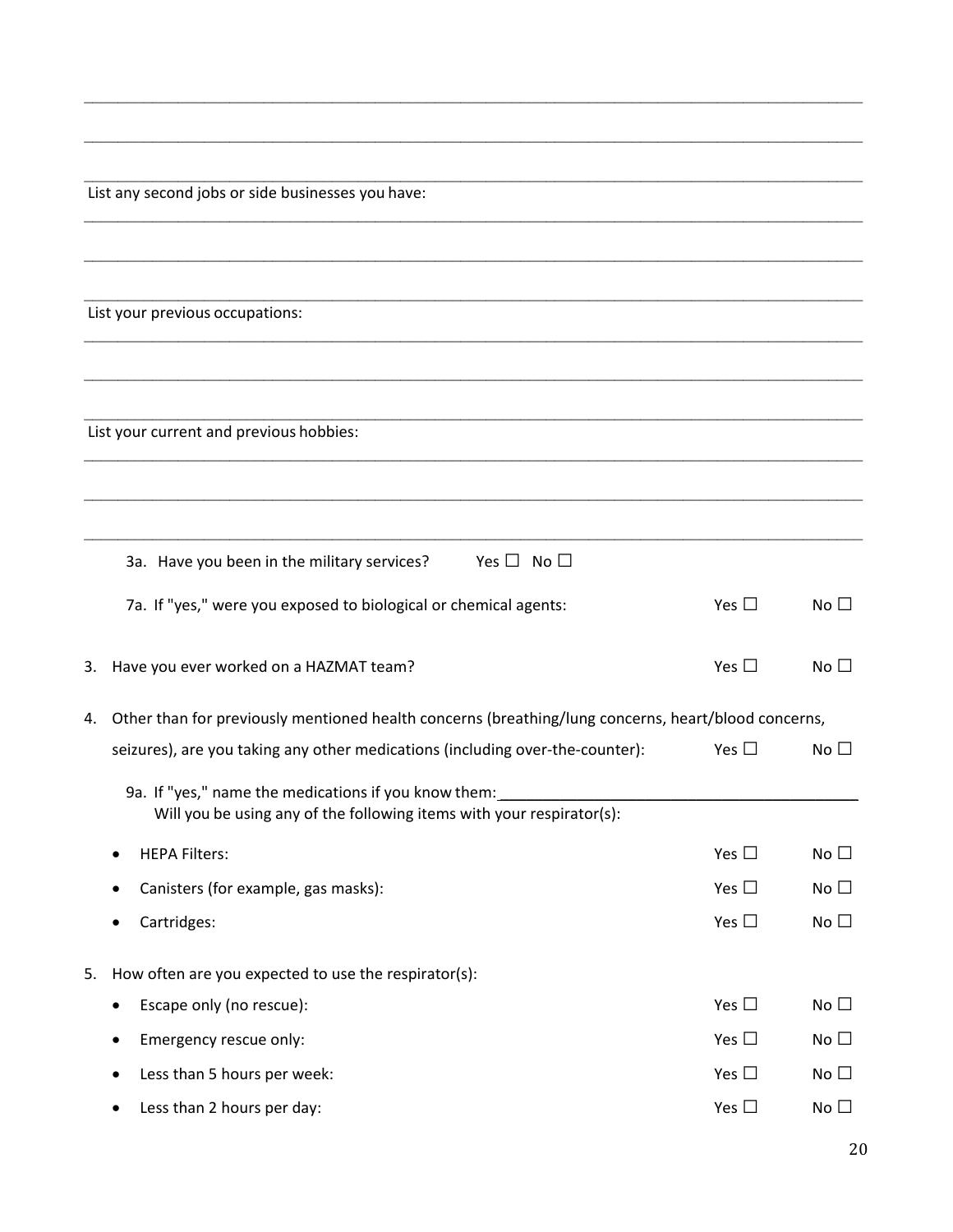|    | 2 to 4 hours per day:                                                                                                                                                                                                                                                                                                                                                                                             | Yes $\square$ | No $\square$ |  |  |  |
|----|-------------------------------------------------------------------------------------------------------------------------------------------------------------------------------------------------------------------------------------------------------------------------------------------------------------------------------------------------------------------------------------------------------------------|---------------|--------------|--|--|--|
|    | Over 4 hours per day:                                                                                                                                                                                                                                                                                                                                                                                             | Yes $\square$ | No $\square$ |  |  |  |
| 6. | During the period you are using the respirator(s), is your work effort:                                                                                                                                                                                                                                                                                                                                           |               |              |  |  |  |
|    | Light (less than 200 kcal per hour):<br>$\bullet$                                                                                                                                                                                                                                                                                                                                                                 | Yes $\square$ | No $\square$ |  |  |  |
|    | 12a. If "yes," how long does this period last during the average shift:                                                                                                                                                                                                                                                                                                                                           | hrs.          | mins.        |  |  |  |
|    | Examples of a light work effort are sitting while writing, typing, drafting, or performing light assembly work;<br>or standing while operating a drill press (1-3 lbs.) or controlling machines.                                                                                                                                                                                                                  |               |              |  |  |  |
|    | Moderate (200 to 350 kcal per hour):                                                                                                                                                                                                                                                                                                                                                                              | Yes $\square$ | No $\square$ |  |  |  |
|    | 12b. If "yes," how long does this period last during the average shift:                                                                                                                                                                                                                                                                                                                                           | hrs.          | mins.        |  |  |  |
|    | Examples of moderate work effort are sitting while nailing or filing; driving a truck or bus in urban traffic;<br>standing while drilling, nailing, performing assembly work, or transferring a moderate load (about 35 lbs.) at<br>trunk level; walking on a level surface about 2 mph or down a 5- degree grade about 3 mph; or pushing a<br>wheelbarrow with a heavy load (about 100 lbs.) on a level surface. |               |              |  |  |  |
|    | Heavy (above 350 kcal per hour):                                                                                                                                                                                                                                                                                                                                                                                  | Yes $\square$ | No $\square$ |  |  |  |
|    | 12c. If "yes," how long does this period last during the average shift:                                                                                                                                                                                                                                                                                                                                           | hrs.          | mins.        |  |  |  |
|    | Examples of heavy work effort are lifting a heavy load (about 50 lbs.) from the floor to your waist or shoulder;<br>working on a loading dock; shoveling; standing while bricklaying or chipping castings; walking up an 8-degree<br>grade about 2 mph; climbing stairs with a heavy load (about 50 lbs.).                                                                                                        |               |              |  |  |  |
| 7. | Will you be wearing protective clothing and/or equipment (other than the respirator) when using your                                                                                                                                                                                                                                                                                                              |               |              |  |  |  |
|    | respirator:                                                                                                                                                                                                                                                                                                                                                                                                       | Yes $\square$ | No $\square$ |  |  |  |
|    | 13a. If "yes," describe this protective clothing and/or equipment:<br>Will you be working under hot conditions (temperature exceeding 77 deg. F):                                                                                                                                                                                                                                                                 |               | Yes          |  |  |  |
|    | ⊔                                                                                                                                                                                                                                                                                                                                                                                                                 |               | No           |  |  |  |
|    |                                                                                                                                                                                                                                                                                                                                                                                                                   |               |              |  |  |  |
| 8. | Will you be working under humid conditions:                                                                                                                                                                                                                                                                                                                                                                       | Yes $\square$ | No $\square$ |  |  |  |
| 9. | Describe the work you'll be doing while using your                                                                                                                                                                                                                                                                                                                                                                |               |              |  |  |  |
|    | 10. Describe any special or hazardous conditions you might encounter while using your respirator(s), for<br>example, confined spaces, life-threatening gases,                                                                                                                                                                                                                                                     |               |              |  |  |  |
|    | 11. Describe any special responsibilities you'll have while using your respirator(s) that may affect the safety and<br>well-being of others, for example, rescue, security,                                                                                                                                                                                                                                       |               |              |  |  |  |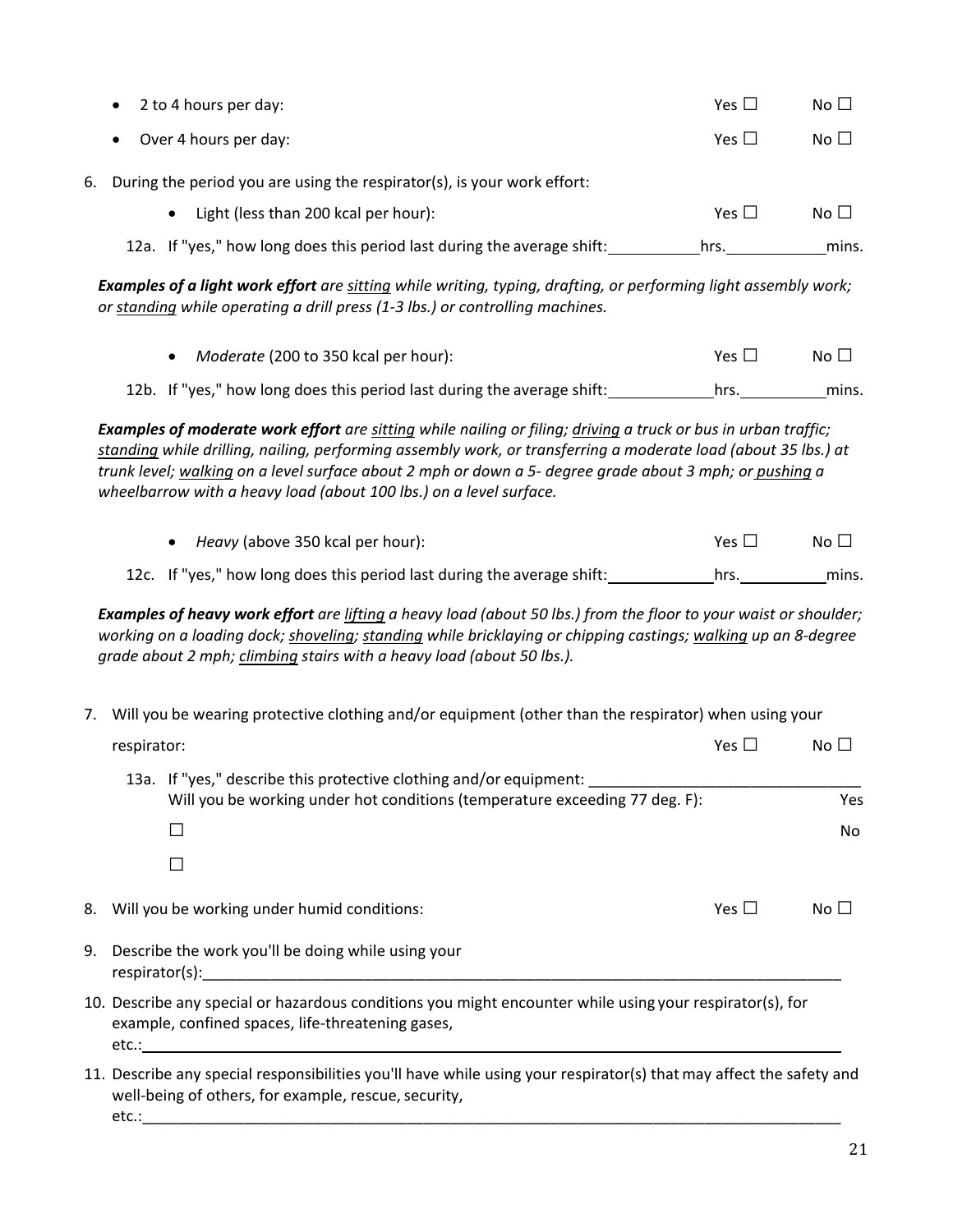12. Provide the following information, if you know it, for each toxic substance that you'll be exposed to when using your respirator(s):

|           | Duration of exposure per shift: 1999 and 2009 and 2009 and 2009 and 2009 and 2009 and 2009 and 2009 and 2009 and 2009 and 2009 and 2009 and 2009 and 2009 and 2009 and 2009 and 2009 and 2009 and 2009 and 2009 and 2009 and 2 |  |  |  |
|-----------|--------------------------------------------------------------------------------------------------------------------------------------------------------------------------------------------------------------------------------|--|--|--|
|           |                                                                                                                                                                                                                                |  |  |  |
|           | Name of the second toxic substance: Manual Community of the second toxic substance:                                                                                                                                            |  |  |  |
|           |                                                                                                                                                                                                                                |  |  |  |
|           | Duration of exposure per shift: Note and the set of the set of the set of the set of the set of the set of the                                                                                                                 |  |  |  |
|           |                                                                                                                                                                                                                                |  |  |  |
| $\bullet$ |                                                                                                                                                                                                                                |  |  |  |
|           |                                                                                                                                                                                                                                |  |  |  |
|           |                                                                                                                                                                                                                                |  |  |  |
|           |                                                                                                                                                                                                                                |  |  |  |
|           |                                                                                                                                                                                                                                |  |  |  |
|           |                                                                                                                                                                                                                                |  |  |  |
|           |                                                                                                                                                                                                                                |  |  |  |
|           |                                                                                                                                                                                                                                |  |  |  |

• The name of any other toxic substances that you will be exposed to while using yourrespirator:

\_\_\_\_\_\_\_\_\_\_\_\_\_\_\_\_\_\_\_\_\_\_\_\_\_\_\_\_\_\_\_\_\_\_\_\_\_\_\_\_\_\_\_\_\_\_\_\_\_\_\_\_\_\_\_\_\_\_\_\_\_\_\_\_\_\_\_\_\_\_\_\_\_\_\_\_\_\_\_\_\_\_\_\_\_

[63 FR 1152, Jan. 8, 1998; 63 FR 20098, April 23, 1998; 76 FR 33607, June 8, 2011; 77 FR 46949, Aug. 7, 2012]

\_\_\_\_\_\_\_\_\_\_\_\_\_\_\_\_\_\_\_\_\_\_\_\_\_\_\_\_\_\_\_\_\_\_\_\_\_\_\_\_\_\_\_\_\_\_\_\_\_\_\_\_\_\_\_\_\_\_\_\_\_\_\_\_\_\_\_\_\_\_\_\_\_\_\_\_\_\_\_\_\_\_\_\_\_ \_\_\_\_\_\_\_\_\_\_\_\_\_\_\_\_\_\_\_\_\_\_\_\_\_\_\_\_\_\_\_\_\_\_\_\_\_\_\_\_\_\_\_\_\_\_\_\_\_\_\_\_\_\_\_\_\_\_\_\_\_\_\_\_\_\_\_\_\_\_\_\_\_\_\_\_\_\_\_\_\_\_\_\_\_